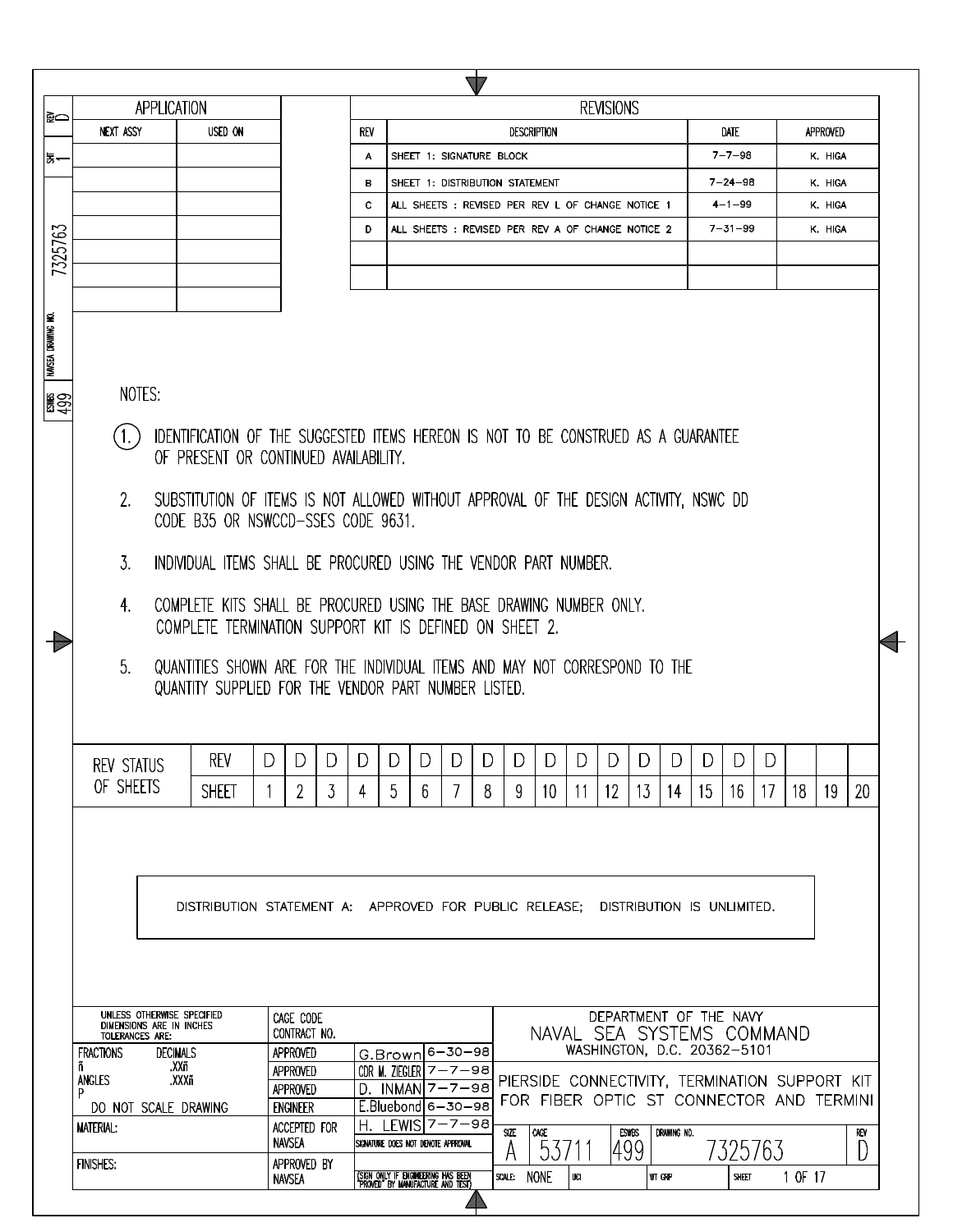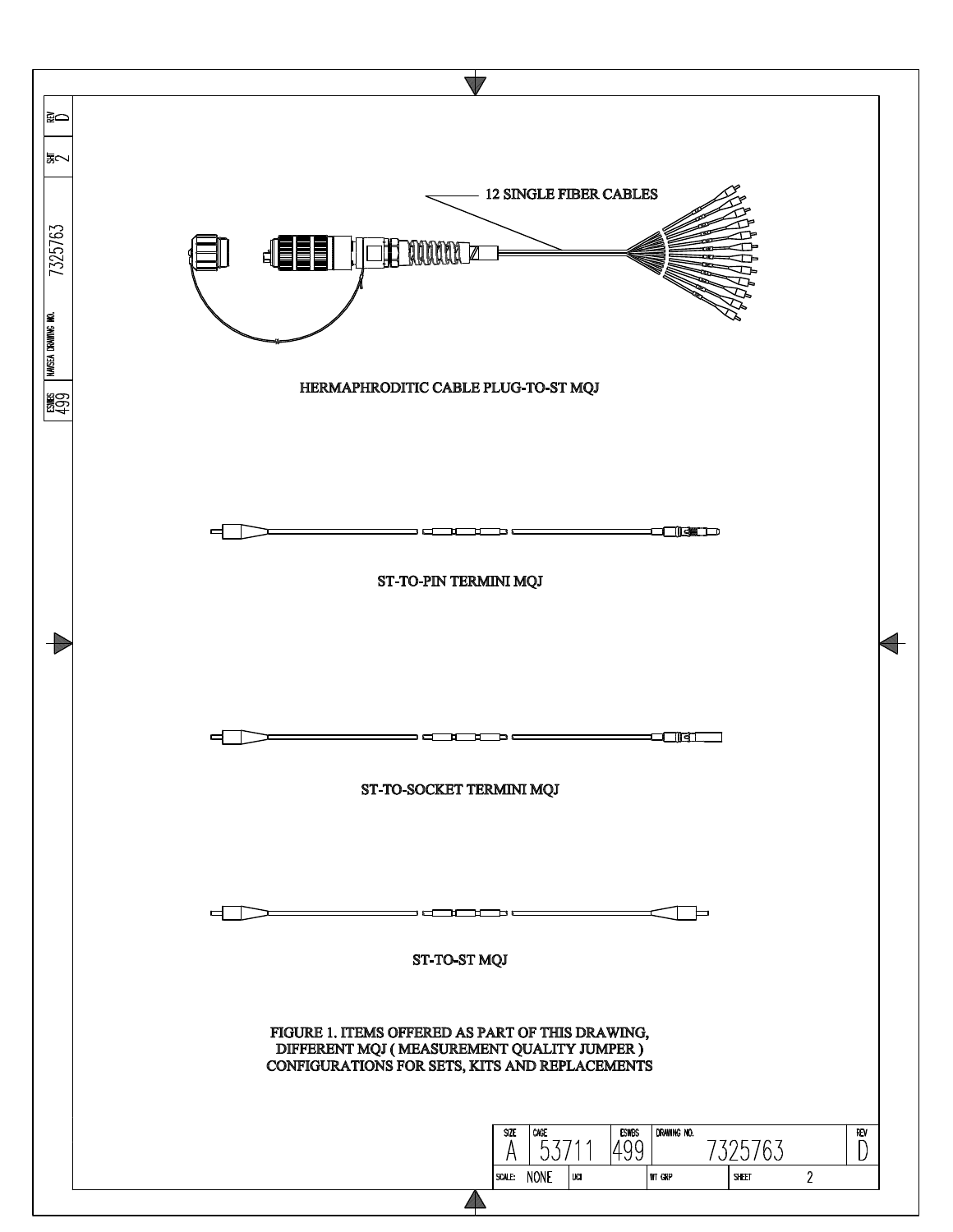# Termination Support Kit Contents

いっ Items in this kit comprise the fiber optic termination kit, optical test kit, measurement quality jumpers (MQJ) Sets and accessories needed to install and test the cable plant components for the pierside connectivity application at the pier and onboard ships. More specifically, the termination support kit contains the tools and test equipment to terminate ST connectors, AMP Inc. SC connectors and fiber optic 7325763 termini (built to MIL-T-29504 or CID A-A-XX160) onto the end of fiber optic, single fiber cables and fiber optic test cable assemblies (MQJ's) for optical performance (loss and reflectance). Items offered as part of the termination support kit are listed in table 1A. These items are offered separately and as one "kit" (See note 1/). Description for these kits, sets and accessories are as follows:

1. Termination kit, combination ST, SC & Termini: This kit is used for placing (terminating) ST connectors, AMP Inc. SC connectors and termini (build to MIL-T-29504 or CID A-A-XX160) onto the end of fiber optic, single fiber cables. This kit does not include the additional tools needed to affix the strain relief onto a MIL-C-28876 connector or an A-A-XX159 hermaphroditic cable plug. The ST connector crimp tool in this kit is compatible with those ST connectors on the Navy Recommended Fiber Optic Components Parts List, NSWCCD-SSES ltr 9504 Ser 9542/28 of 1 Apr 98 or latest revision. Each SC connector manufacturer uses a different, proprietary crimp tool. An AMP Incorporated SC connector crimp tool is provided with the kit.

2. Optical test kit containing light sources and optical power meter: This kit has the test equipment to produce an optical signal (light source) and measure the optical power level (power meter) in a fiber optic cable assembly. The kit contains two light sources. A laser diode (LD) light source is used with single mode optical fiber. Likewise, an LED light source is used with multimode fiber.

3. ST connector MQJ set: This set is used to test cable assemblies for meeting optical loss requirements when at least one end of the cable is terminated with ST connectors. Cables on the pigtail assembly at the pier and from cable runs to the radio room on the ship will be terminated with ST connectors. SC-to-ST adapters are provided to test cable terminated with SC connectors found at the equipment rack.

4. Hermaphroditic connector MQJ set, CP-12: This set is used to test cable assemblies for meeting optical loss requirements when at least one end of the cable is terminated with either a hermaphroditic cable plug or a mating hermaphroditic (compatible) receptacle. The pigtail assembly at the pier and the adjoining interconnection boxes on ship (located port and starboard on most surface ship classes) have the mating hermaphroditic (compatible) receptacle for the cable plug. The umbilical assembly, which connects the pier to the ship, has two hermaphroditic cable plugs on each end. One hermaphroditic connector MQJ set is required to perform an optical loss test.

5. ST-to-termini MQJ set: This set is used to test cable assemblies for meeting optical loss requirements when at least one end of the cable is terminated with a fiber optic termini (build to MIL-T-29504 or CID A-A-XX160) which is not inserted into a hermaphroditic connector (cable plug or receptacle). The interconnection boxes on ship, which adjoin the pigtail assembly at the pier, have some single fiber cables terminated with termini that are not inserted into a hermaphroditic connector.

6. Cleaning Kit, For Utility Hook-Up Personnel: This kit is used for cleaning fiber optic termini prior to umbilical assembly connection to mating hermaphroditic receptacles at the pier and on the ship.

7. Consumable kit for 100 ST, SM: This kit serves to replenish for the consumable items in the termination kit. These consumable items are used during the bonding and polishing stages in terminating a ST connector or termini onto the end of a cable.

8. D hole punch: This punch places the proper size D shaped hole in an interconnection box. A hermaphroditic (compatible) receptacle, that mate with the hermaphroditic cable plug, fits into this D shaped hole.

9. Detachable socket insert, front piece, with 6 alignment sleeves, replacement part: This detachable socket insert is used to replace one on the hermaphroditic cable plug or on the hermaphroditic (compatible) receptacle that became lost after removal, damaged or requires alignment sleeve replacement.

10. Other accessories: Individual MQJ replacements that may have become damaged or developed a high optical loss.

11. OLTS (Optical Loss Test Set) MQJ kit: This kit includes the various MQJ sets that are used for determining cable assembly optical loss using a light source and power meter as the test equipment.

12. OTDR (Optical Time Domain Reflectometer) MQJ kit: This kit includes the various MQJ sets that function as dead zone jumpers and allow the determination of reflectance at the first connection interface after the OTDR optical interface.

13. MQJ Combo kit: This kit includes the Cleaning Kit, For Utility Hook-Up Personnel, OLTS MQJ Kit and the OTDR MQJ Kit.

### Notes:

।≩⇔

NAVSEA DRAWING NO.

**ISS** 

1/ For purpose of ordering a "termination support kit" (item 6009BF) to the NAVSEA drawing number; the termination support kit is to include one termination kit (item 6009AA), one optical test kit (item 6009AB), one ST- to-ST MQJ set (item 6009AC), one hermaphroditic connector MQJ set (item 6009AD), one ST-to-termini MQJ set (item 6009AE), one consumable kit for 100 ST connectors (item 6009AG) and one D hole punch (item 6009AH).

| <b>NONE</b><br>SCALE:<br>UCI<br><b>WT GRP</b><br>SHEET |  |
|--------------------------------------------------------|--|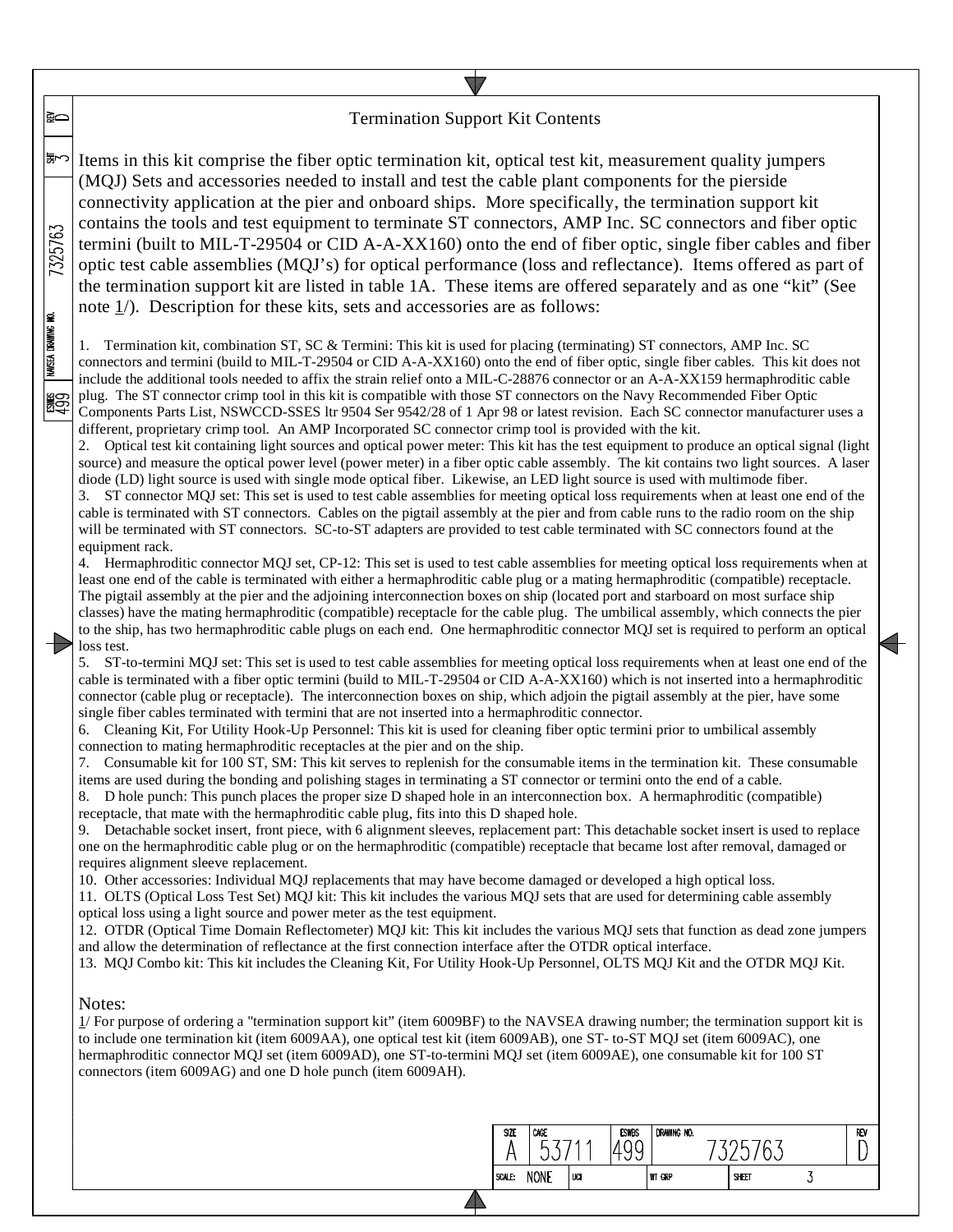|  | Table 1A. Termination Kit, Optical Test Kit, Measurement Quality Jumpers (MQJ) Sets & Accessories |  |  |  |  |  |
|--|---------------------------------------------------------------------------------------------------|--|--|--|--|--|
|--|---------------------------------------------------------------------------------------------------|--|--|--|--|--|

 $\overline{\bm{\triangledown}}$ 

| <b>Item</b> | <b>Description</b> $1/$                                           | Quantity     | <b>See Table</b> |
|-------------|-------------------------------------------------------------------|--------------|------------------|
| 6009BF      | Termination support kit $6/$                                      |              |                  |
| 6009AA      | Termination kit, combination ST &                                 | 1            | 1B               |
|             | termini $2/$ , $3/$ , $5/$                                        |              |                  |
| 6009AB      | Optical test kit containing light                                 | 1            | 1 <sup>C</sup>   |
|             | sources and optical powermeter $2/$ , $5/$                        |              |                  |
| 6009AC      | $ST$ -to-ST MQJ set $2/$                                          | 1            | 1 <sub>D</sub>   |
| 6009AD      | Hermaphroditic connector MQJ set,                                 | 1            | 1E               |
|             | CP-12 type $2/$                                                   |              |                  |
| 6009AE      | ST-to-termini MQJ set 2/                                          | 1            | 1F               |
| 6009AF      | Cleaning kit, for Utility Hook-Up<br>Personnel $2/$ , $3/$ , $5/$ | 1            | 1G               |
|             | Accessories 7/                                                    |              |                  |
| 6009AG      | Consumable kit for 100 ST or                                      | 1            | 1 <sub>I</sub>   |
|             | termini, SM/MM $2/$ , $4/$                                        |              |                  |
| 6009AH      | D hole punch                                                      | 1            | 1H               |
| 6009AJ      | MQJ, ST connector-to-socket termini,                              | $\mathbf{1}$ | 1F               |
|             | 1 meter length, single mode                                       |              |                  |
| 6009AK      | MQJ, ST connector-to-pin termini, 1                               | 1            | 1F               |
|             | meter length, single mode                                         |              |                  |
| 6009AL      | MQJ, ST connector-to-socket termini,                              | 1            | 1F               |
|             | 1 meter length, multimode                                         |              |                  |
| 6009AM      | MQJ, ST connector-to-pin termini, 1                               | 1            | 1F               |
|             | meter length, multimode                                           |              |                  |
| 6009AN      | Detachable socket insert, front piece,                            | 1            | 1H               |
|             | with 6 alignment sleeves,                                         |              |                  |
|             | replacement part                                                  |              |                  |
| 6009AP      | Snap lock, plug, termini-to-termini                               | $\mathbf{1}$ | 1F               |
| 6009AQ      | connection device<br>Hermaphroditic connector MQJ, CP-            | $\mathbf{1}$ | 1E               |
|             | 12 type                                                           |              |                  |
| 6009AR      | Snap lock, receptacle, termini-to-                                | $\mathbf{1}$ | 1F               |
|             | termini connection device                                         |              |                  |
| 6009AS      | Strap wrench with 3/8 inch drive                                  | $\mathbf{1}$ | 1H               |
|             | adapter                                                           |              |                  |
| 6009AT      | Torque wrench, 3/8" drive                                         | 1            | 1H               |
| 6009AU      | O-ring installation tool,                                         | $\mathbf{1}$ | 1H               |
|             | hermaphroditic connector                                          |              |                  |
| 6009AV      | Hydraulic adapter for D hole punch                                | 1            | 1H               |
| 6009AX      | MQJ, ST-to-ST connector, 1 meter                                  | 1            | 1 <sub>D</sub>   |
|             | length, multimode                                                 |              |                  |
| 6009AY      | MQJ, ST-to-ST connector, 1 meter                                  | $\mathbf{1}$ | 1D               |
|             | length, single mode                                               |              |                  |
| 6009BA      | LED source                                                        | 1            | 1 <sub>C</sub>   |
| 6009BB      | Laser source                                                      | $\mathbf{1}$ | 1 <sup>C</sup>   |
| 6009BC      | Powermeter                                                        | $\mathbf{1}$ | 1 <sup>C</sup>   |
| 6009BD      | Optical loss test set                                             | $\mathbf{1}$ | 1 <sup>C</sup>   |
| 6009BE      | SC-to-ST adapter                                                  | $\mathbf{1}$ | 1 <sub>D</sub>   |

|क्र<del>⊲</del> 7325763  $\begin{array}{l|l} \hbox{ESMBS} & \hbox{IMSEA DRMMK} \hbox{ MOL} \ \hline 499 & \hline \end{array}$  $\rightarrow$ 

|≩⇔

ESWES<br>499

 $\begin{array}{c}\n\overline{\text{size}} \\
\uparrow\n\end{array}$ 

 $\blacktriangle$ 

 $\sqrt{\frac{CAGE}{53711}}$ 

SCALE: NONE UCI

7325763

DRAWING NO.

WT GRP

 $\overline{\phantom{0}}$ 

 $\begin{array}{c}\n\hline\n\text{REV} \\
\hline\n\end{array}$ 

 $\overline{4}$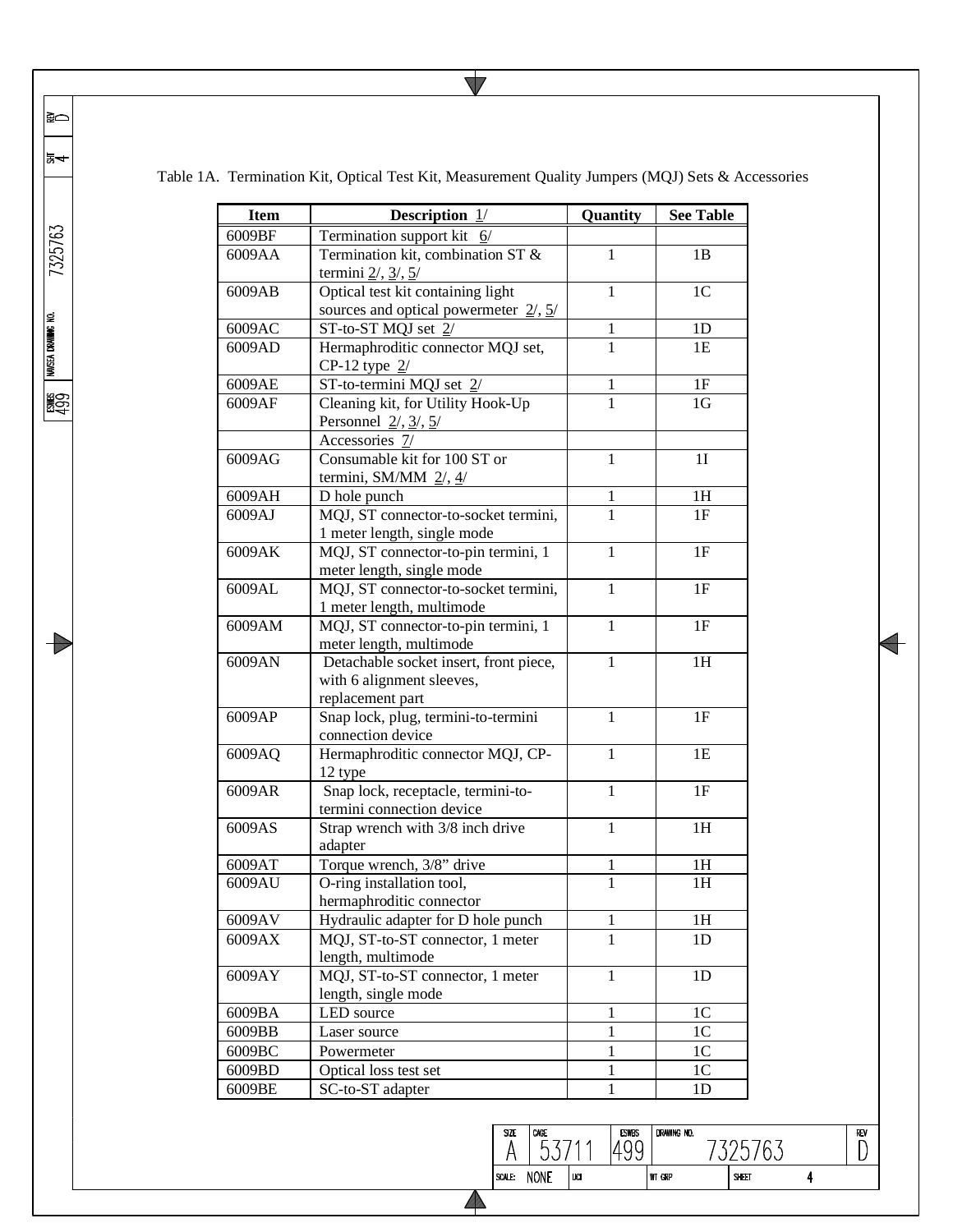| <b>Item</b> | Description $1/$                                                                    | Quantity     | <b>See Table</b> |
|-------------|-------------------------------------------------------------------------------------|--------------|------------------|
| 6009BK      | Termini insertion tool, straight,<br>M29504                                         | 1            | 1F               |
| 6009BG      | Termini removal tool, M29504                                                        | $\mathbf{1}$ | 1F               |
| 6009BH      | Alignment sleeve insertion $&$<br>removal tool, (ASIRT)                             | $\mathbf{1}$ | 1F               |
| 6009BJ      | Termini alignment sleeve,<br>(removable type)                                       | 1            | 1F               |
| 6009BM      | <b>MQJ</b> Set Combo Kit                                                            | $\mathbf{1}$ | 1L               |
| 6009BN      | MQJ, ST connector-to- socket<br>termini, 50 meter length, single<br>mode            | 1            | 1 <sup>K</sup>   |
| 6009BP      | MQJ, ST connector-to-pin termini,<br>50 meter length, single mode                   | $\mathbf{1}$ | 1 <sub>K</sub>   |
| 6009BR      | MQJ, ST connector-to-ST<br>connector, 50 meter length, single<br>mode               | 1            | 1 <sub>K</sub>   |
| 6009BS      | MQJ, hermaphroditic cable plug-to-<br>ST connector, 50 meter length,<br>single mode | $\mathbf{1}$ | 1K               |
| 6009BT      | Index Matching Material, Fiber<br>Optic, one part                                   | 1            | 1K               |
| 6009BX      | <b>OLTS MQJ Kit</b>                                                                 | 1            | 1J               |
| 6009BY      | <b>OTDR MQJ Kit</b>                                                                 | 1            | 1K               |
| 6009CF      | MQJ, ST connector-to-socket<br>termini, 50 meter, multimode                         | 1            | 1K               |
| 6009CG      | MQJ, ST connector-to-pin termini,<br>50 meter, multimode                            | $\mathbf{1}$ | 1K               |
| 6009CH      | MQJ, ST connector-to-ST<br>connector, 50 meter, multimode                           | $\mathbf{1}$ | 1K               |

# Table 1A. Termination Kit, Optical Test Kit, Measurement Quality Jumpers (MQJ) Sets & Accessories (Continued)

#### Notes for table 1A:

1/ Termination Kit, Optical Test Kit, Measurement Quality Jumpers (MQJ) Sets & Accessories must be approved by NSWC DD or NSWCCD-SSES. Approval process for these items to be in accordance with NSWCCD-SSES ltr 9504 Ser 9542/27 of 13 Mar 98 or latest revision. Vendor quality system to be in compliance with enclosure (3).

2/ Kits, sets and accessories are to be obtained as assemblies. See the applicable table for items that comprise each kit, set or accessory.

3/ Information package shall be supplied with the kit. This information package shall be bound, covered and include: Material Safety Data Sheet (MSDS), list of items in the kit, copies of manufacturer's instruction sheets for tools and equipment that come with the item, notice for type and source of supply for alcohol to be used for cleaning fiber optic connectors. Alcohol specification is to be 99 percent or better reagent grade isopropyl alcohol or 99 percent or better pure anhydrous alcohol. Sources of supply listed as National Stock Number (NSN) include 6505 00 205 6513, 6810-00-183-4393, 6810-00-983-8551.

4/ Material Safety Data Sheet (MSDS) shall be supplied with these kits.

 $5/$  Custom case supplied as part of this kit is one in which each item or next higher unit supplied as part of the kit has a separate, internal nest or compartment.

6/ Item number 6009BF is comprised of items in note 1, page 3.

7/ Accessory items 6009AH through 6009CH are referenced to a table for requirements on construction, performance, testing, etc. specified in the footnotes. Quantities for these accessories are specified in table 1A.

> SIZE<sub>1</sub> CAGE

A SCALE: NONE

53

luci

**ESWBS** 

1499

DRAWING NO.

WT GRP

7325763

SHEET

REV

D

 $5<sup>5</sup>$ 

8/ Termini on any MQJ configuration in this drawing shall be fabricated with a crimp sleeve.

...

≩⇔

いい

7325763

NAVSEA DRAWING NO.

**ASS** 

T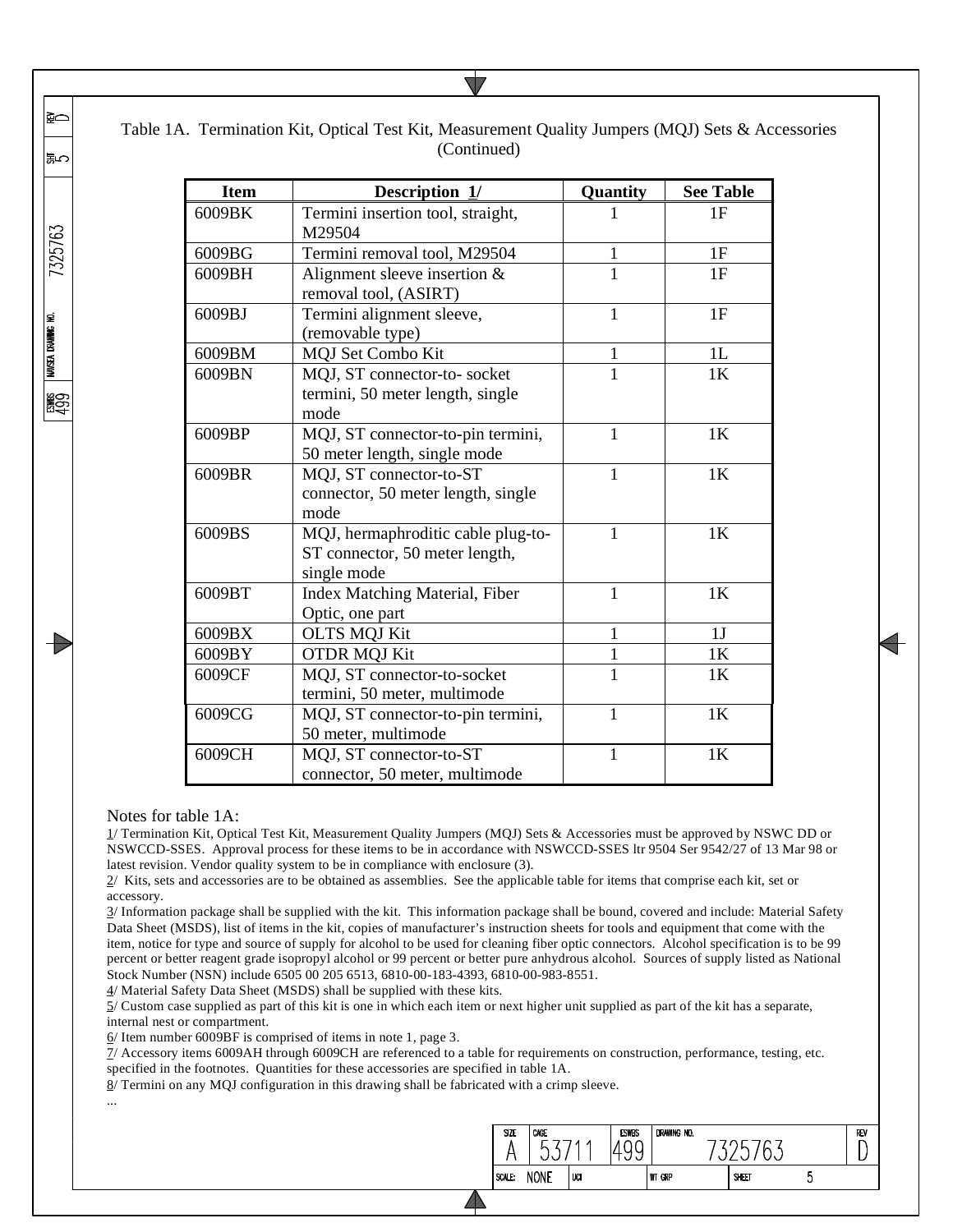| $\mathbf{1}$<br>2<br>6009BK<br>$\overline{4}$ | 5110 01 419 5283<br>9505 01 376 9398 | $\mathbf{1}$ | Kevlar shears                                                |                        |       | No.                  |
|-----------------------------------------------|--------------------------------------|--------------|--------------------------------------------------------------|------------------------|-------|----------------------|
|                                               |                                      |              |                                                              | Heritage               | OKN34 | 744                  |
|                                               |                                      |              |                                                              | Claus                  | 71827 | 86 1/2S              |
|                                               |                                      | $\mathbf{1}$ | 125 micron connector cleaning                                | KitCo                  | 08RC6 | 0700-3210            |
|                                               |                                      |              | wire w/ container                                            | Fibertron              | 0HLY3 | F1-8265              |
|                                               | 5120 01 144 5338                     | $\mathbf{1}$ | Termini insertion tool, straight,                            | Packard-Hughes         | 53669 | 1093784S             |
|                                               |                                      |              | M29504                                                       | KitCo                  | 08RC6 | 0701-3820            |
|                                               | 5120 01 145 5172                     | $\mathbf{1}$ | Termini insertion tool, 90                                   | Packard-Hughes         | 53669 | 1143042-2S           |
|                                               |                                      |              | degrees, M29504                                              | KitCo                  | 08RC6 | 0701-3810            |
| 6009BG                                        | 5998 01 147 0198                     | $\mathbf{1}$ | Termini removal tool, M29504                                 | Packard-Hughes         | 53669 | <b>TMF16RT006</b>    |
|                                               |                                      |              |                                                              | KitCo                  | 08RC6 | 0701-3850            |
| 6009BH                                        | 5120 01 419 2942                     | $\mathbf{1}$ | Alignment sleeve insertion &                                 | KitCo                  | 08RC6 | 0701-3901            |
|                                               |                                      |              | removal tool (ASIRT)                                         | Packard-Hughes         | 53669 | <b>TMS16RT008</b>    |
| $\tau$                                        | 6080 01 377 4502                     | $\mathbf{1}$ | Glass polishing plate, 6"x6",                                | KitCo                  | 08RC6 | 0700-4110            |
|                                               |                                      |              | 0.25"                                                        | Lucent                 | 64959 | 105 075 618          |
|                                               |                                      |              |                                                              | Technologies           |       |                      |
| 8                                             | 5110 01 419 3137                     | $\mathbf{1}$ | Multifiber cable jacket strip tool                           | Palladin               | 5Z102 | PA1820               |
|                                               | 5110 01 419 3137                     | $\mathbf{1}$ | Multifiber cable jacket strip tool                           | Eclipse                | 1EZR2 | 200-009              |
| 9                                             | 5110 01 419 4361                     | $\mathbf{1}$ | Buffer strip tool                                            | Micro                  | 59984 | MS1-08N-             |
|                                               |                                      |              |                                                              | Electronics            |       | 5B5-FS40             |
|                                               |                                      |              |                                                              | Klein                  | 75347 | MS1-FS-08N-<br>RT-40 |
| 10                                            | 5110 00 246 0975                     | $\mathbf{1}$ | Breakout cable (OFCC) strip<br>tool, 18 AWG (0.051")         | Klein                  | 75347 | 11046                |
|                                               |                                      |              |                                                              | Lucent<br>Technologies | 64959 | 104 278 478          |
| 11                                            | 6675 01 420 5614                     | $\mathbf{1}$ | Template, Cut Length for ST<br>connector (M83522)            | KitCo                  | 08RC6 | 0700-3870            |
| 12                                            | None                                 | $\mathbf{1}$ | Template, Cut Length for<br>termini (M29504)                 | KitCo                  | 08RC6 | 0701-4300            |
| 13                                            | None                                 | $\mathbf{1}$ | Curing oven with side panel set,                             | KitCo                  | 08RC6 | 0701-4000            |
|                                               |                                      |              | composed of:                                                 | KitCo                  | 08RC6 | 0701-4010            |
|                                               | 6070 01 420 7662                     | $\mathbf{1}$ | Heater block for St connector<br>(M83522) & termini (M29504) | KitCo                  | 08RC6 | 0701-4020            |
|                                               | 6070 01 430 4607                     | $\mathbf{1}$ | Cable stand (post)                                           | KitCo                  | 08RC6 | 0701-4030            |
|                                               | 5365 01 420 3692                     | 1            | Cable stand ring                                             | KitCo                  | 08RC6 | 0701-4040            |
|                                               | 5340 01 422 2168                     | $\mathbf{1}$ | Cable clips                                                  | KitCo                  | 08RC6 | 0701-4060            |
| 14                                            | None                                 | $\mathbf{1}$ | Marking pen, permanent                                       | Guernsey               | OFSU8 | SAN30001             |
| 15                                            | 6635 01 232 9536                     | $\mathbf{1}$ | Tweezers                                                     | Grobel                 | 32218 | GTP-293              |
|                                               |                                      |              |                                                              | Obbco                  | 7J761 | 605268               |
| 16                                            | 6230 01 419 5898                     | $\mathbf{1}$ | Flashlight                                                   | Desco Industries       | 62576 | 230                  |
|                                               |                                      |              |                                                              | Obbco                  | 7J761 | 1900C                |
| 17                                            | 5120 01 419 3142                     | $\mathbf{1}$ | Polishing tool for M29504                                    | Packard-Hughes         | 53669 | 4568334H             |
|                                               |                                      |              | termini w/ ceramic ferrules                                  | KitCo                  | 08RC6 | 0701-4100            |
| 18                                            | 5120 01 419 3151                     | $\mathbf{1}$ | Polishing tool for ST connector<br>(M83522)                  | KitCo                  | 08RC6 | 0700-1740            |
| 19                                            | 6650 00 994 6883                     | $\mathbf{1}$ | Eye loop, 7X                                                 | Bausch & Lomb          | 06175 | 6542039              |
|                                               |                                      |              |                                                              | Westover               | 4M564 | ELP-174 10X          |
|                                               |                                      |              |                                                              | Scientific             |       |                      |
| 20                                            | 5120 01 419 3730                     | $\mathbf{1}$ | Crimp tool for termini (M29504)                              | Packard-Hughes         | 53669 | 1143130-9S           |
|                                               |                                      |              |                                                              | KitCo                  | 08RC6 | 0701-2001            |
|                                               | 5120 01 419 3735                     | $\mathbf{1}$ | Crimp tool frame, for ST                                     | Ideal                  | 30119 | 28-500               |
| 21                                            |                                      |              | connector (M83522)                                           | Rostra                 | OMP99 | 2100                 |
|                                               |                                      | $\mathbf{1}$ | Crimp tool die, for ST connector                             | Ideal                  | 30119 | 28-401               |
| 22                                            | 5120 01 419 4363                     |              | (M83522)                                                     |                        |       |                      |
| 23                                            | 6070 01 420 0522                     | 16           | Cure adapters for M29504                                     | KitCo                  | 08RC6 | 0701-4050            |
| 24                                            | 6070 01 420 0551                     | 12           | ceramic termini<br>Cure adapters for M83522 ST               | KitCo                  | 08RC6 | 0701-1450            |

 $\begin{array}{c}\n\overline{\text{size}} \\
\overline{\text{A}}\n\end{array}$ 

 $\blacktriangle$ 

SCALE: NONE

 $\sqrt{\frac{CAGE}{53711}}$ 

 $\overline{u}$ 

ESWES DRAWING NO.

WT GRP

7325763

 $\blacklozenge$ 

 $\begin{array}{c}\n\hline\n\text{REV} \\
\hline\n\end{array}$ 

 $6\,$ 

 $\overline{\bm{\triangledown}}$ 

ص≌∣

|≩⇔

7325763

 $\begin{array}{l|l} \hbox{ESMBS} \ \hbox{MUSE} \ \hbox{DRMING NO.} \ \hbox{ADSD} \end{array}$ 

 $\begin{matrix} \end{matrix}$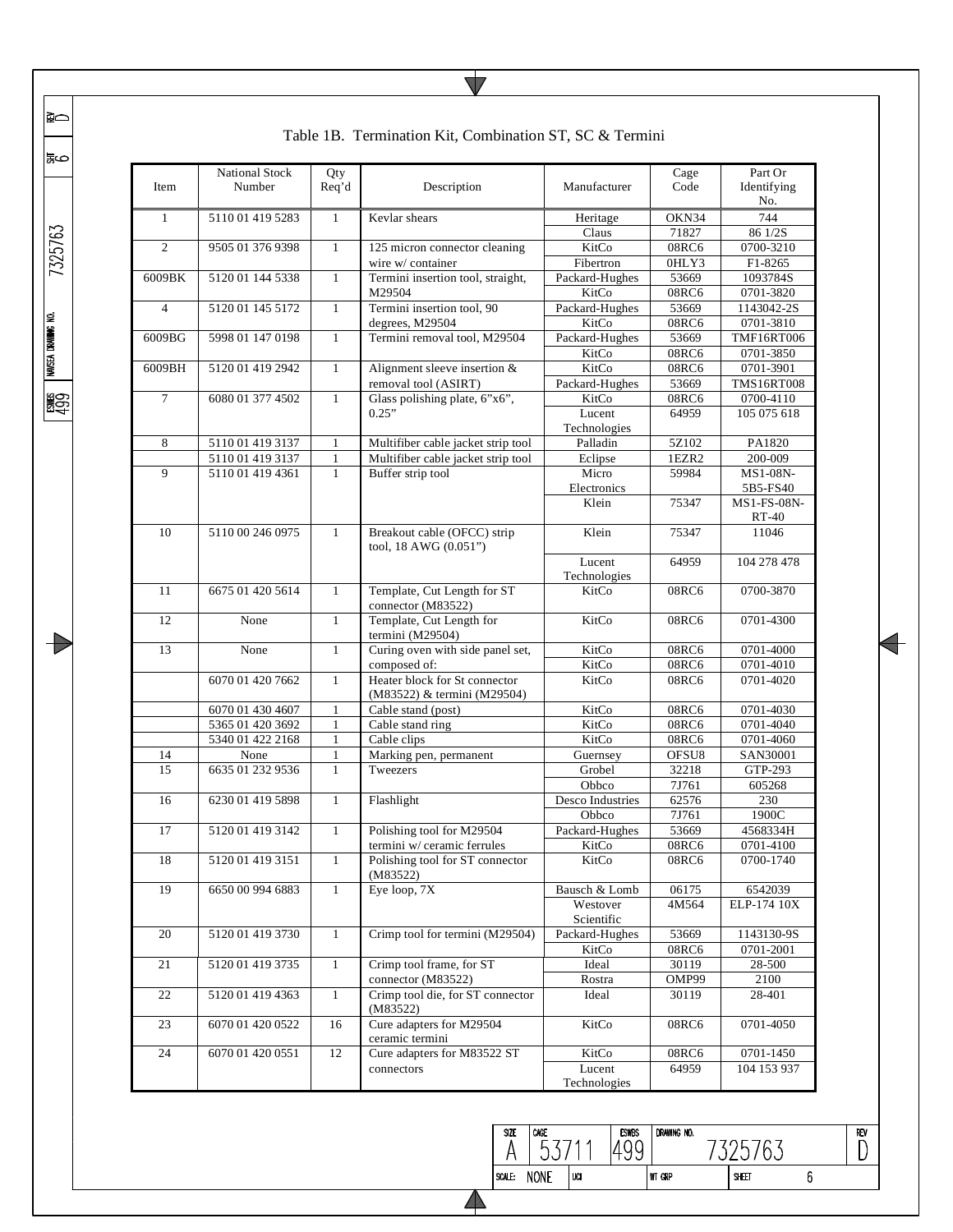|      |                                                                                  |                                                      | Table 1B. Termination Kit, Combination ST, SC & Termini<br>(Continued)                                            |                           |               |                            |
|------|----------------------------------------------------------------------------------|------------------------------------------------------|-------------------------------------------------------------------------------------------------------------------|---------------------------|---------------|----------------------------|
| Item | <b>National Stock</b><br>Number                                                  | Qty<br>Req'd                                         | Description                                                                                                       | Manufacturer              | Cage<br>Code  | Part Or<br>Identifying No. |
| 25   | None                                                                             | 16                                                   | Micro clips                                                                                                       | Mueller                   | 76545         | <b>BU-34</b>               |
| 26   | None                                                                             | $\mathbf{1}$                                         | Microscope 400X                                                                                                   | Leica                     | OF735         | NA                         |
|      | 6650 01 420 0232                                                                 | 1                                                    | Microscope body, with IR filter                                                                                   | Leica                     | OF735         | 31 22 70                   |
|      | 6650 01 420 0231                                                                 | $\mathbf{1}$                                         | Eyepiece                                                                                                          | Leica                     | OF735         | 31 22 73                   |
|      | 6650 01 420 0233                                                                 | $\mathbf{1}$                                         | Objective                                                                                                         | Leica                     | OF735         | 31 22 82                   |
|      | 6070 01 421 1234                                                                 | $\mathbf{1}$                                         | Connector mount                                                                                                   | Leica                     | OF735         | 31 22 85                   |
|      |                                                                                  | 2                                                    | Battery, D size, alkaline                                                                                         | Rayovac                   | 77542         | <b>RAY ALD</b>             |
|      | 6240 00 155 7786                                                                 | $\mathbf{1}$                                         | Incandescent lamp                                                                                                 | General Electric          | 08806         | PR <sub>2</sub>            |
| 27   | 8125 01 428 8839                                                                 | $\mathbf{1}$                                         | Water bottle with cap                                                                                             | KitCo                     | <b>08RC6</b>  | 0700-9700                  |
| 28   | 6540 01 443 7953                                                                 | $\mathbf{1}$                                         | Spectacles, nylon utility, flex head                                                                              | Klein                     | 75347         | KLE-60050                  |
|      |                                                                                  |                                                      |                                                                                                                   | Obbco                     | 7J761         | TK110                      |
| 29   |                                                                                  | Epoxy, bi-pack, MIL-A-24792<br>8040 01 421 3510<br>6 |                                                                                                                   | Tracon                    | 22835         | F112                       |
|      |                                                                                  |                                                      |                                                                                                                   | Lucent                    | 64959         | 105 489 355                |
|      | 5350 01 420 1454                                                                 | 25                                                   |                                                                                                                   | Technologies              | 41946         |                            |
|      | Polishing paper, 5 micron,<br>30<br>aluminum oxide, foam backed<br><b>Sheets</b> |                                                      |                                                                                                                   | Moyco<br>Lucent           | 64959         | 915-05-604<br>105 488 175  |
|      |                                                                                  |                                                      | sheet, 5.5 X 5.5 inch min                                                                                         | Technologies              |               |                            |
| 31   | 5350 01 376 9388                                                                 | 25                                                   | Polishing paper, 1 micron,                                                                                        | Moyco                     | 41946         | 915-01-301                 |
|      |                                                                                  | <b>Sheets</b>                                        | aluminum oxide, mylar backed                                                                                      | Lucent                    | 64959         | 105 076 798                |
|      |                                                                                  |                                                      | sheet, $5.5 \times 5.5$ inch min                                                                                  | Technologies              |               |                            |
| 32   | None                                                                             | 3                                                    | Polishing paper, 1/10 micron,                                                                                     | Moyco                     | 41946         | 903-0.1SP                  |
|      |                                                                                  | <b>Sheets</b>                                        | diamond, mylar backed sheet, 5.5<br>$X$ 5.5 inch min                                                              |                           |               |                            |
| 33   | 5120 01 438 6563                                                                 | 12                                                   | Syringe, w/twist-on dispensing                                                                                    | KitCo                     | 08RC6         | 0700-5100                  |
|      |                                                                                  |                                                      | needle, 3 mL                                                                                                      | Fibertron                 | 0HLY3         | TS3ML                      |
| 34   | 7920 01 321 6791                                                                 | 25                                                   | Wipes, cleaning cloth, white                                                                                      | Texwipe                   | 21994         | TX404                      |
|      |                                                                                  | Sheets                                               |                                                                                                                   | TechSpray                 | 54700         | Tech 2351-100              |
| 35   | 6838 01 038 4517                                                                 | 1                                                    | Canned air                                                                                                        | Chemtronics               | 21267         | ES-1220                    |
|      |                                                                                  |                                                      |                                                                                                                   | AccTech LLC               | 09ZF6         | 3507                       |
| 36   | 5110 01 419 4360                                                                 | $\mathbf{1}$                                         | Cleaver, fiber optic (carbide)                                                                                    | Lunzer                    | 23975         | 58905-600                  |
|      |                                                                                  |                                                      |                                                                                                                   | KitCo                     | 08RC6         | 0700-3725                  |
| 37   | 8125 01 439 5367                                                                 | $\mathbf{1}$                                         | Dispenser, solvent, 4 oz.,<br>leakproof (for alcohol)                                                             | Menda                     | 33092         | 3714                       |
| 38   | None                                                                             | 1                                                    | Custom case, watertight, max.<br>size 22"W x 15"H x 9.5" deep<br>(includes roll-up pouches) with<br>plastic boxes | KitCo                     | 08RC6         | 0701-7105                  |
| 39   | None                                                                             | $\mathbf{1}$                                         | Resilient pad, 70 to 90 durometer,                                                                                | Moyco                     | 41946         | 960-00071                  |
|      |                                                                                  |                                                      | 5.5" X 5.5" min                                                                                                   | 3M                        | 76381         | 78-8073-7525-4             |
| 40   | 5210 00 725 7347                                                                 | $\mathbf{1}$                                         | Scale, 6 inch                                                                                                     | Gov't Supply              | 81348         | $GGG-R-79$                 |
|      |                                                                                  |                                                      |                                                                                                                   | Admin.                    |               |                            |
|      |                                                                                  |                                                      |                                                                                                                   | American                  | 32445         | $SS-6$                     |
| 41   | None                                                                             | 32                                                   | Alcohol pads                                                                                                      | Falcon Corp.<br>TechSpray | 54700         | 1610-50                    |
| 42   | None                                                                             | $\mathbf{1}$                                         | Allen wrench, 5/64                                                                                                | W.W. Grainger             | 25795         | 3G674                      |
| 43   | None                                                                             | 12                                                   | Cure adapter holder for SC                                                                                        | KitCo                     | 08RC6         | 0700-1455                  |
|      |                                                                                  |                                                      | connector                                                                                                         |                           |               |                            |
| 44   | None                                                                             | $\mathbf{1}$                                         | Boot installation tool (FSI,                                                                                      | KitCo                     | $08{\rm RC}6$ | 0701-3070                  |
|      |                                                                                  |                                                      | M83522)                                                                                                           | <b>FSI</b>                | OYPM2         | <b>FSTF0371</b>            |
| 45   | None                                                                             | 1                                                    | Lint free swabs                                                                                                   | <b>GC</b> Electronics     | 72653         | 19-757                     |
| 46   | None                                                                             | $\mathbf{1}$                                         | Template, cut length for AMP SC<br>connector                                                                      | KitCo                     | 08RC6         | 0100-1045                  |
| 47   | None                                                                             | 1                                                    | Crimp tool (frame with die) for<br>AMP SC connector (KitCo: .195,                                                 | KitCo                     | 08RC6         | 0700-1645                  |
|      |                                                                                  |                                                      | .140, .110 inch circular cavities)                                                                                | AMP Inc.                  | 00779         | 492026-1                   |

 $\blacktriangle$ 

ESWES<br>499  $\sqrt{\frac{CAGE}{53711}}$  $\begin{array}{c} \overline{\text{size}} \\ \text{A} \end{array}$ DRAWING NO. 7325763 SCALE: NONE  $\overline{u}$ WT GRP

 $\begin{array}{c}\n\hline\n\text{REV} \\
\hline\n\end{array}$ 

 $\overline{7}$ 

 $\overline{\phantom{0}}$ 

7325763

∣ଛ⇔

|क्र~

 $\begin{array}{l|l} \hbox{ESMBS} \ \hbox{MUSE DRMING NO.} \ \hline \end{array}$ 

 $\begin{array}{c} \begin{array}{c} \end{array} \end{array}$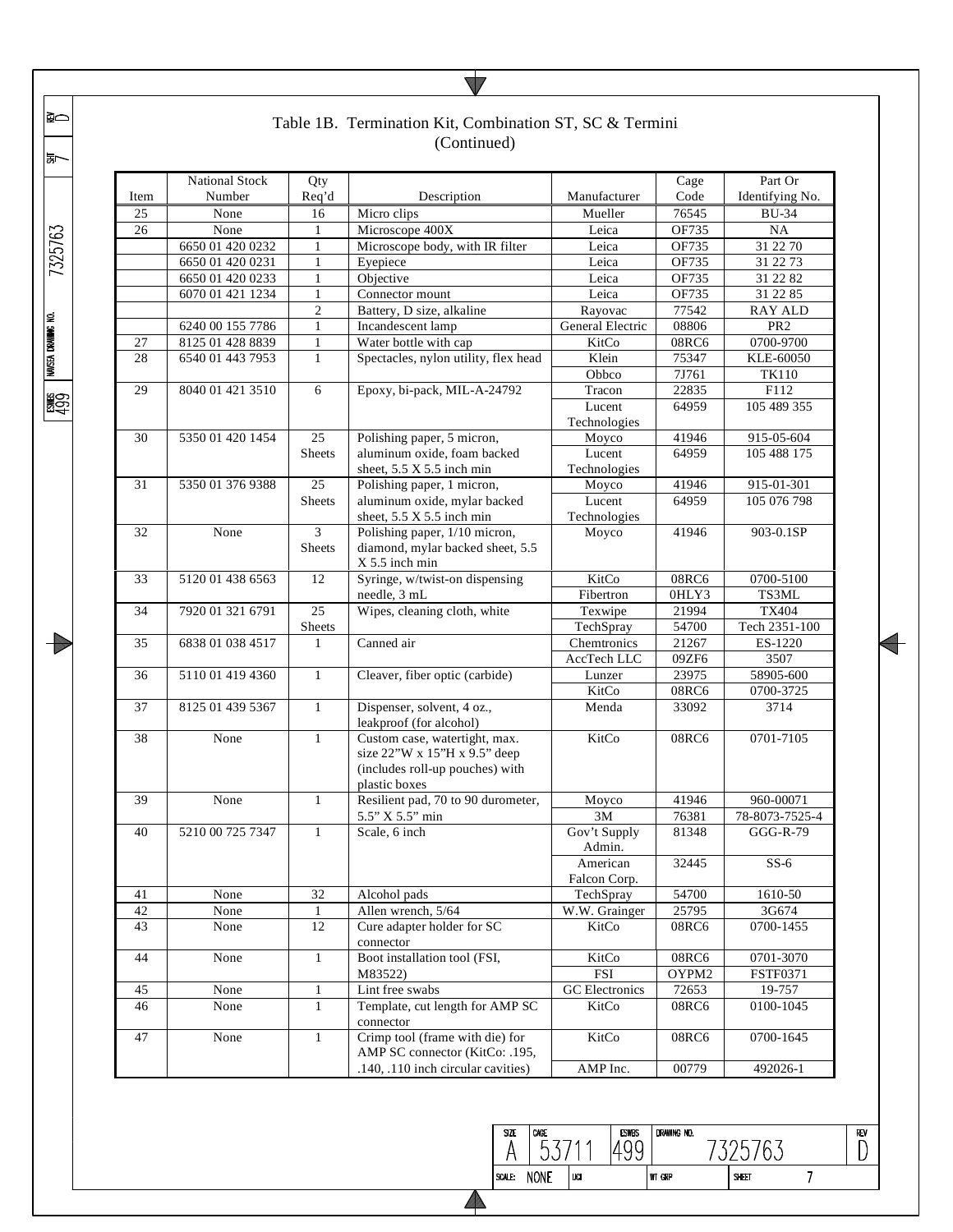|        | National Stock   | Quantity |                          | Cage  | Part Or Identifying |
|--------|------------------|----------|--------------------------|-------|---------------------|
| Item   | Number           | Required | Description              | Code  | No.                 |
| 6009BA | None             |          | LED source $1/$          | 094M9 | <b>PX-C101</b>      |
| 6009BB | None             |          | Laser source 2/          | 094M9 | <b>PX-C203</b>      |
| 6009BC | None             |          | Powermeter 3/            | 094M9 | <b>PX-B220</b>      |
| 50     | None             |          | Custom case              | 08RC6 | 0700-8025           |
| 6009BD | 6625 01 304 1739 |          | Optical Loss Test Set 4/ | 0T1F7 | <b>MS9020D</b>      |

Table 1C. Optical Test Kit Containing Light Sources and Optical Powermeter

Notes for table 1C (minimum requirements):

≩⇔

க∞

7325763

NAVSEA DRAWING NO.

**1999** 

 $1/$  LED Source:  $1300 \pm 20$  nm wavelength,  $-20$  dBm min output level for multimode, maximum of 170 nm FWHM spectral width,  $\leq 0.1$  dB/hr stability, Coupled Power Ratio (CPR) per TIA/EIA-526-14 shall be  $\geq$ 21 dB at 1300 nm for 62.5/125 micron optical fiber.

2/ LD (laser) Source: 1310 +20/-30 nm wavelength, -10 dBm min output level for single mode, maximum of 5 nm FWHM spectral width,  $\leq 0.1$  dB/hr stability.

 $3/$  Powermeter: -60 dB min noise floor, 0.01 dB resolution, 0.25 dB accuracy,  $\leq$  5 % or  $\leq$  0.1 dB linearity over range of optical power from –60 dBm to 3 dBm, sufficient active area of the detector and placed sufficiently close to the end of the fiber (62.5/125 micron multimode that conforms to TIA/EIA-492AAA) to detect all the radiation emitted from it.

4/ This item is used in lieu of items 6009BA and 6009BC.

Table 1D. ST-to-ST MQJ Set (With SC-to-ST adapters)

| Item   | <b>National Stock</b><br>Number | <b>Ouantity</b><br>Required   | Description                          | Cage<br>Code | Part Or<br>Identifying No. |
|--------|---------------------------------|-------------------------------|--------------------------------------|--------------|----------------------------|
| 6009AX | 6625 01 417 5230                | $\mathfrak{D}$                | MQJ, ST-to-ST connector, 1 meter     | 53669        | 1123804H                   |
|        |                                 |                               | length, multimode $1/$               | 08RC6        | <b>KFO 10028</b>           |
| 6009AY | None                            | $\mathfrak{D}$                | MQJ, ST-to-ST connector, 1 meter     | 53669        | 1123805H                   |
|        |                                 |                               | length, single mode $2/$             | 08RC6        | KFO 10029                  |
| 6007AB | None                            |                               | ST-to-ST adapter, single mode, split | 64959        | 105 271 142                |
|        |                                 |                               | ceramic alignment sleeve, metal      |              |                            |
|        |                                 |                               | housing                              |              |                            |
| 6009BE | None                            | $\mathfrak{D}_{\mathfrak{p}}$ | SC-to-ST adapter, simplex, split     | 00779        | 503638-2                   |
|        |                                 |                               | ceramic alignment sleeve, metal      |              |                            |
|        |                                 |                               | housing                              |              |                            |

Notes for table 1D:

1/ MQJ is to meet NAVSEA Drawing 6877804 Jumpers, Test Equipment, Fiber Optic; Item number 05: ST-to-ST connector, multimode.

2/ MQJ is to meet NAVSEA Drawing 6877804 Jumpers, Test Equipment, Fiber Optic; Item number 05SM: ST-to-ST connector, single mode. Connection reflectance values (returned optical power at one connection interface) shall be in the range between -30 dB to –40 dB at each interface when tested in accordance with MIL-STD-2042, Method 7J1-2. This reflectance requirement is applicable at both the ST connector and termini connector.

| <b>SIZE</b> | CAGE        |     | <b>ESWBS</b> | DRAWING NO.   |       | REV |
|-------------|-------------|-----|--------------|---------------|-------|-----|
| SCALE:      | <b>NONE</b> | UCI |              | <b>WT GRP</b> | SHEET |     |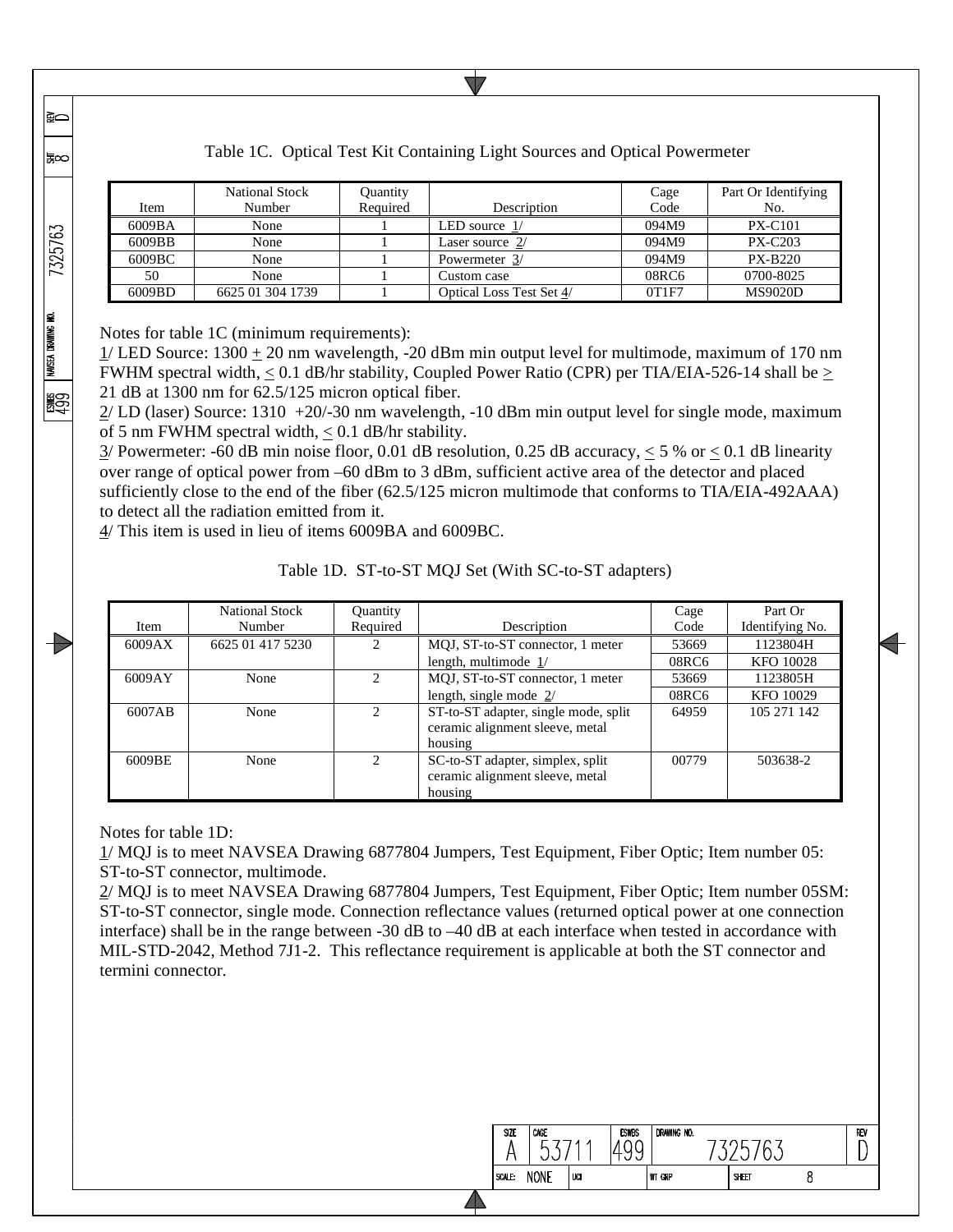|        | <b>National Stock</b> | Ouantity |                            | Cage  | Part Or         |
|--------|-----------------------|----------|----------------------------|-------|-----------------|
| Item   | Number                | Required | Description                | Code  | Identifying No. |
| 6009AO | None                  |          | MQJ, hermaphroditic        | 53669 | 1123807H        |
|        |                       |          | connector cable plug to ST |       | 9,              |
|        |                       |          | connector, 1 meter length  |       |                 |

Table 1E. Hermaphroditic Connector MQJ Set, CP-12 Type See notes  $1/$  to  $8/$ ,  $10/$  and  $11/$ 

#### Notes for table 1E:

1/ Hermaphroditic connector cable plug, part number CP-12-DI-A-12, and hermaphroditic connector dust cover with male threads, part number DP-A, shall be used as two components which comprise the MQJ. These two components shall meet Commercial Item Description (CID) A-A-XX159 Fiber Optic Connectors, Hermaphroditic, Multiple Removable Termini, Draft dated 31 July 1999 or latest version. Approval process for this component to be in accordance with NSWCCD-SSES ltr 9504 Ser 9542/27 of 13 Mar 98 or latest revision. Vendor quality system to be equivalent to that specified in enclosure (2). NSWCCD-SSES audit may be substituted for DSCC audit if deemed appropriate.

2/ Termini in the hermaphroditic connector cable plug shall meet Commercial Item Description (CID) A-A-XX160 Removable Termini For Multiple Termini Fiber Optic Connectors, Draft dated 31 July 1999 or latest version. Approval process for this component to be in accordance with NSWCCD-SSES ltr 9504 Ser 9542/27 of 13 Mar 98 or latest revision. Vendor quality system to be equivalent to that specified in enclosure (2). NSWCCD-SSES audit may be substituted for DSCC audit if deemed appropriate.  $3/$  Single fiber cable, SM fiber per TIA/EIA-492CAAA,  $900 \pm 50$  um buffer, PVC jacket shall be used. The single fiber cable shall consist of a buffered fiber surrounded with a concentric layer of yarn strength

members and jacket. Outer jacket shall have a diameter between 1.8 and 2.4 mm with a tolerance on a particular vendor part number of  $\pm$  0.2 mm. Cable shall have an operating temperature of -28 to 65 °C and a minimum protrusion length from the hermaphroditic connector of 1 meter.

4/ Single fiber breakout cable, 62.5/125 um MM fiber per TIA/EIA-492AAAA, 900 + 50 um buffer, PVC jacket shall be used. The single fiber cable shall consist of a buffered fiber surrounded with a concentric layer of yarn strength members and jacket. Outer jacket shall have a diameter between 1.8 and 2.4 mm with a tolerance on a particular vendor part number of  $\pm$  0.2 mm. Cable shall have an operating temperature of  $-28$  to 65  $^{\circ}$ C and a minimum protrusion length from the hermaphroditic connector of 1 meter.

- $5/$  ST connectors shall have:<br>a. Ceramic ferrule (no plastic or metal ferrules) with domed end face.
	- b. Metal housing (also referred to as: bayonet cap, coupling nut or outside part) and ferrule/crimp sleeve support (also referred to as: barrel, body or inside part) with no zinc die cast parts (stainless steel or nickel plated brass are acceptable).
	- c. Crimp sleeve (ring) capture mechanism for yarn strength member rated for a mimimum tensile loading of 20 lb.
	- d. Adhesive filled system for accepting an externally injected adhesive during cable assembly fabrication. The adhesive is used to encapsulate the bare fiber inside the connector.
	- e. Polymeric materials that are fungus resistant.
	- f. Crimp sleeve is to accept a single fiber cable with a tight buffer and a maximum outer diameter of 2.5 mm (0.0984 in).

6/ MQJ shall be tested to and shall meet performance requirements of MIL-STD-2042, Method 7J1. Connection reflectance values (returned optical power at one connection interface) shall be in the range between -30 dB to –40 dB at each interface when tested in accordance with MIL-STD-2042, Method 7J1-2. This reflectance requirement is applicable at both the ST connector and hermaphroditic connector. 7/ Individual termini-to-ST connector MQJ's may be used if built up as a cable assembly. A means of strain relief shall be provided for this cable assembly at the location where the cable assembly exits the hermaphroditic cable plug.

8/ Pin-out positions in the hermaphroditic connector cable plug are as follows for multimode and single mode termini:

a. Multimode positions: 1J, 2J, 3J, 4J, 1P, 2P, 3P, 4P.

b. Single mode positions: 5J, 6J, 5P, 6P.

9/ For purposes of ordering a "Hermaphroditic connector MQJ set, CP-12 type", a quantity of two hermaphroditic connector cable plug to ST connector MQJ's, item 6009AQ, is to be provided under the item number 6009AD in table 1A using the part number specified in table 2.



7325763

NAVSEA DRAWING NO.

**100** 

ি

'‱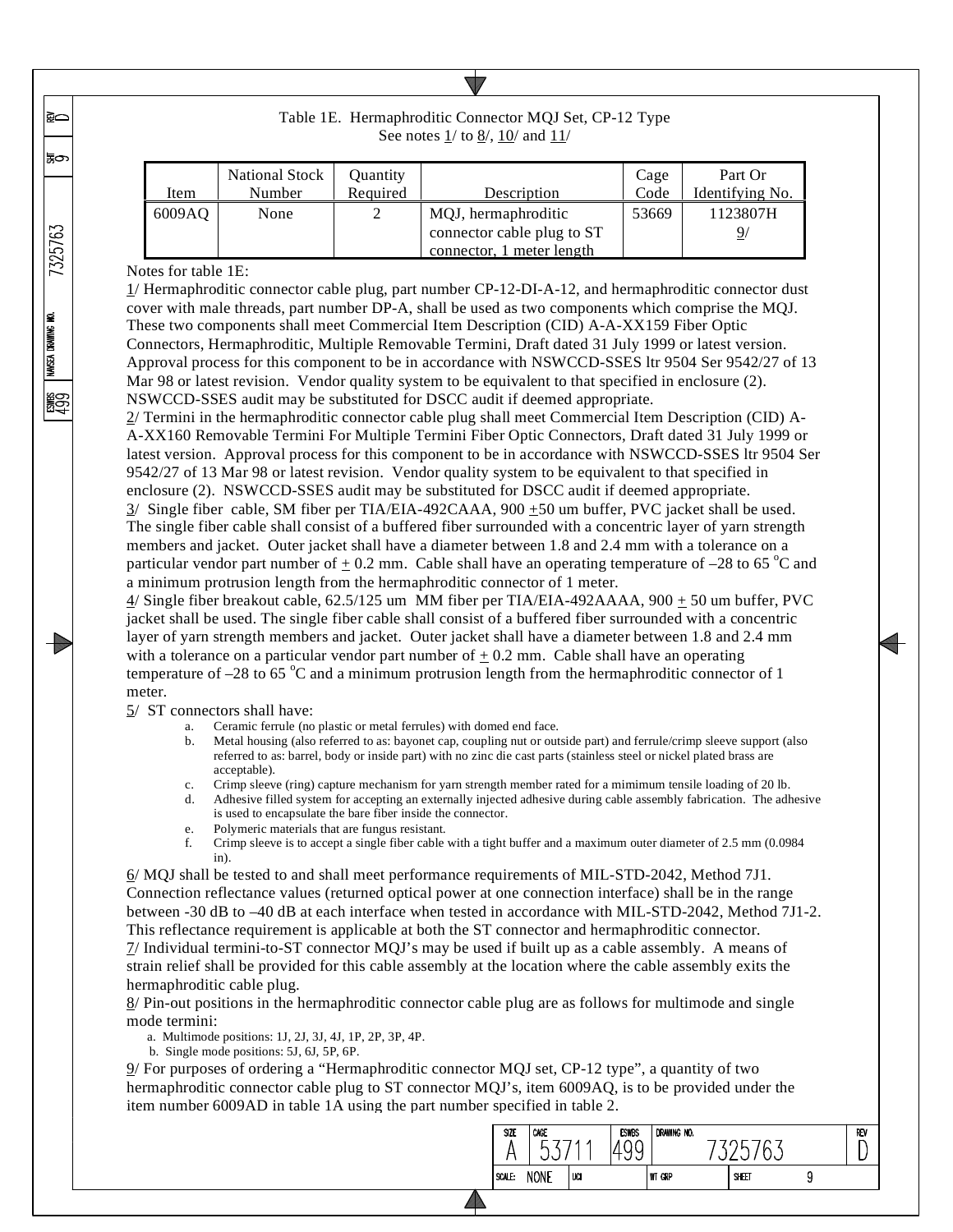10/ Hermaphroditic MQJ shall be labeled (letter height 0.6 inch minimum) as follows:

- a. Label stating hermaphroditic description as "Fiber Optic Test Equipment, Measurement Quality Jumper (MQJ)".
- b. Label listing vendor name, date code MQJ built and vendor part number.
- c. Label listing hermaphroditic MQJ NAVSEA Drawing part number (7325763-6009AQ) and vendor assigned serial number.
- d. Label at the end of each single fiber cable, about 2 inches from the ST connector listing the pinout designation for the ST connector (see note 8).

11/ Hermaphroditic MQJ shall incorporate a means of strain relief for the single fiber cables.

|        | <b>National Stock</b> | Quantity       |                                                                                                        | Cage  | Part Or           |
|--------|-----------------------|----------------|--------------------------------------------------------------------------------------------------------|-------|-------------------|
| Item   | Number                | Required       | Description                                                                                            | Code  | Identifying No.   |
| 6009AJ | None                  | $\overline{2}$ | MQJ, ST connector-to-<br>socket termini, 1 meter<br>length, single mode $1/$ , $2/$ ,<br>$\frac{3}{2}$ | 53669 | 1123792H          |
|        |                       |                |                                                                                                        | 08RC6 | KFO 10024         |
| 6009AK | None                  | $\overline{2}$ | MQJ, ST connector-to-pin<br>termini, 1 meter length,<br>single mode $1/$ , $2/$ , $3/$                 | 53669 | 1123793H          |
|        |                       |                |                                                                                                        | 08RC6 | KFO 10025         |
| 6009AL | None                  | $\overline{2}$ | MQJ, ST connector-to-<br>socket termini, 1 meter<br>length, multimode $1/$ , $2/$ , $3/$               | 53669 | 1123794H          |
|        |                       |                |                                                                                                        | 08RC6 | KFO 10026         |
| 6009AM | None                  | $\overline{2}$ | MQJ, ST connector-to-pin<br>termini, 1 meter length,<br>multimode $1/$ , $2/$ , $3/$                   | 53669 | 1123795H          |
|        |                       |                |                                                                                                        | 08RC6 | KFO 10027         |
| 6009AP | None                  | $\overline{2}$ | Snap lock, plug, termini-to-<br>termini connection device                                              | 53669 | 4568515H          |
| 6009AR | None                  | $\overline{2}$ | Snap lock, receptacle,<br>termini-to-termini<br>connection device                                      | 53669 | 4568516H          |
| 6009BK | 5120 01 144 5338      | 1              | Termini insertion tool,                                                                                | 53669 | 1093784S          |
|        |                       |                | straight, M29504                                                                                       | 08RC6 | 0701-3820         |
| 6009BG | 5998 01 147 0198      | 1              | Termini removal tool,                                                                                  | 53669 | <b>TMF16RT006</b> |
|        |                       |                | M29504                                                                                                 | 08RC6 | 0701-3850         |
| 6009BH | 5120 01 419 2942      | $\mathbf{1}$   | Alignment sleeve insertion                                                                             | 53669 | <b>TMS16RT008</b> |
|        |                       |                | & removal tool, (ASIRT)                                                                                | 08RC6 | 0701-3901         |
| 6009BJ | None                  | 6              | Termini alignment sleeve,                                                                              | 53669 | 4569989H          |
|        |                       |                | (termini fixed type) 4/                                                                                | 08RC6 | 4569989H          |

Table 1F. ST-to-Termini MQJ Set

Notes for table 1F:

**RO** 

≅

7325763

**NAVSEA DRAWING NO.** 

**ASC** 

13

1/ MQJ shall be tested to and shall meet performance requirements of MIL-STD-2042, Method 6F1. Connection reflectance values (returned optical power at one connection interface) shall be in the range between -30 dB to –40 dB at each interface when tested in accordance with MIL-STD-2042, Method 7J1-2. This reflectance requirement is applicable at both the ST connector and hermaphroditic connector. 2/ Notes 2, 3, 4, 5 and 10 in table 1E are applicable for the ST connector-to-termini MQJ's.

3/ Each ST connector-to-termini MQJ is to include a termini fixed alignment sleeve.

4/ Six additional termini fixed alignment sleeves, supplied with this kit, are to be used to test spare termini (those termini not inserted into the hermaphroditic receptacle).

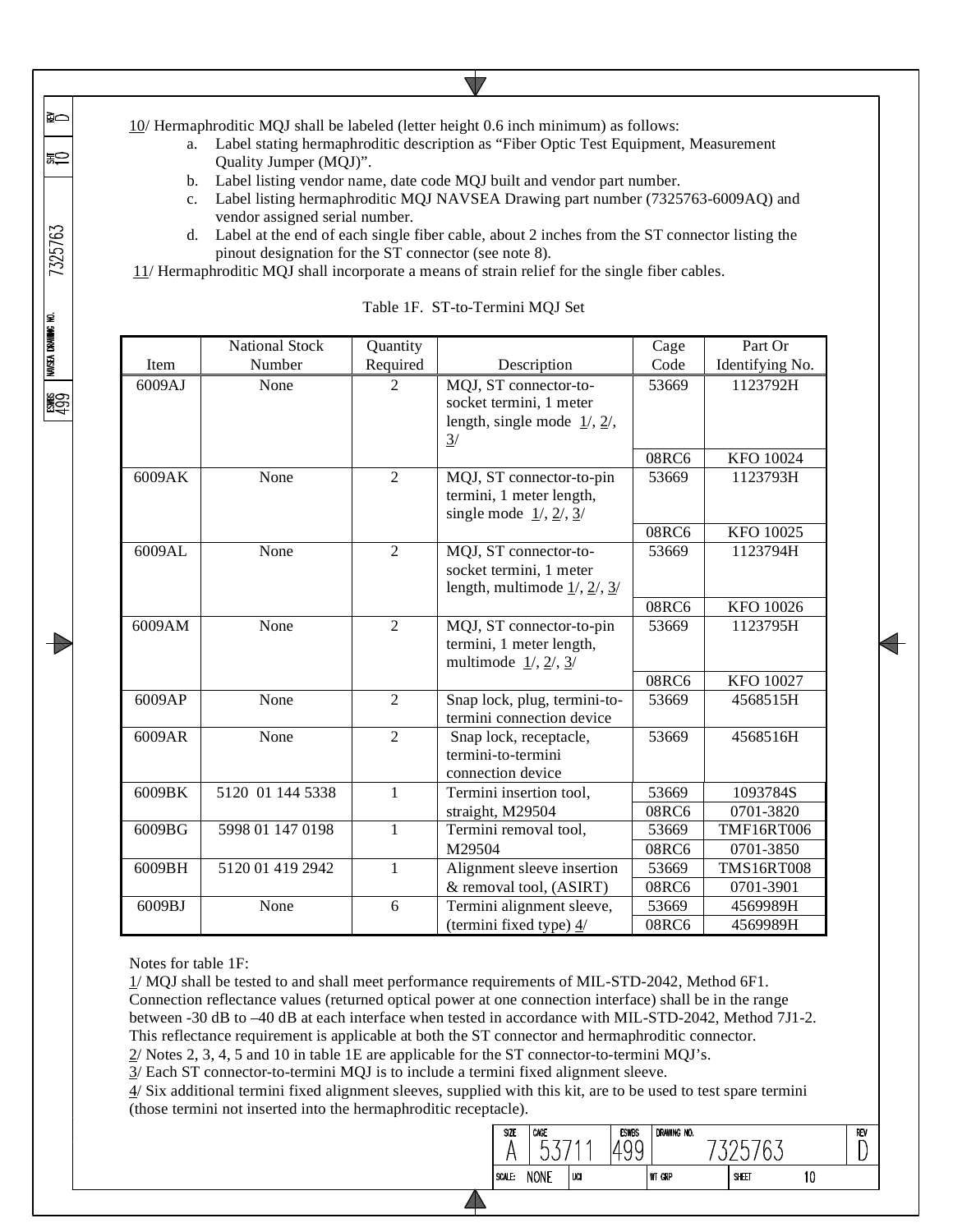| <b>Item</b> | <b>National Stock</b><br>Number | Quantity<br>Required | Description                                           | Cage<br>Code | Part Or<br>Identifying<br>No. |
|-------------|---------------------------------|----------------------|-------------------------------------------------------|--------------|-------------------------------|
| 37          | 8125 01 439 5367                | 1                    | Dispenser, solvent, 4 oz.,<br>leakproof (for alcohol) | 33092        | 3714                          |
| 35          | 6838 01 038 4517                |                      | Canned air                                            | 21267        | ES-1220                       |
|             |                                 |                      |                                                       | 09ZF6        | 3507                          |
| 45          | None                            |                      | Lint free swabs                                       | 72653        | 19-757                        |
| 34          | 7920 01 321 6791                | 25 Sheets            | Wipes, cleaning cloth, white                          | 21994        | TX404                         |
|             |                                 |                      |                                                       | 54700        | Tech 2351-100                 |
| 19          | 6650 00 994 6883                |                      | Eye loop, 7X                                          | 06175        | 6542039                       |
|             |                                 |                      |                                                       | 4M564        | ELP-174 10X                   |
| 42          | None                            |                      | Allen wrench, 5/64                                    | 25795        | 3G674                         |
| 41          | None                            | 32                   | Alcohol pads                                          | 54700        | 1610-50                       |
| 59          | None                            |                      | Carrying case                                         | 08RC6        | 0700-8070                     |
|             |                                 |                      |                                                       | 53669        | 1123861H                      |

Table 1G. Cleaning Kit, For Utility Hook-Up Personnel

Table 1H. Miscellaneous Single Item Accessories

| <b>Item</b> | <b>National Stock</b><br>Number | Quantity<br>Required | Description                                                                               | Cage<br>Code | Part Or<br>Identifying<br>No. |
|-------------|---------------------------------|----------------------|-------------------------------------------------------------------------------------------|--------------|-------------------------------|
| 6009AH      | None                            |                      | D hole punch $1/$ , $4/$                                                                  | 26289        | 6/                            |
| 6009AN      | None                            |                      | Detachable socket insert,<br>configuration A with 6<br>alignment sleeves (DI-A-<br>12) 2/ | 53669        | 1123796H                      |
| 6009AS      | None                            | 1                    | Strap wrench with 3/8<br>inch drive adapter 3/                                            | 06324        | <b>TG70</b>                   |
| 6009AT      | 5120 00 230 6380                | 1                    | Torque wrench, 3/8" drive<br>$\frac{3}{2}$                                                | 55719        | TQ12BL                        |
|             |                                 |                      |                                                                                           | 08194        | 1502 LDIN                     |
| 6009AU      | None                            |                      | O-ring installation tool,<br>hermaphroditic connector<br>$\mathcal{R}$                    | 08RC6        | 0701-3600                     |
| 6009AV      | None                            |                      | Hydraulic adapter, for D<br>hole punch $5/$                                               | 26289        | 60167                         |

Notes for table 1H:

**RO** 

동는

7325763

ESWES NAVSEA DRAWING NO.<br>4.9.9

13

1/ Tool shall meet requirements for producing a panel cutout to comply with Figure 1, Appendix B of Commercial Item Description (CID) A-A-XX159 Fiber Optic Connectors, Hermaphroditic, Multiple Removable Termini, Draft dated 31 July 1999 or latest version. Tool shall be rated for use on soft metals (such as aluminum, brass and mild steel) and plastics (including fiberglass and mildly fibrous materials). 2/ Component shall meet Commercial Item Description (CID) A-A-XX159 Fiber Optic Connectors, Hermaphroditic, Multiple Removable Termini, Draft dated 31 July 1999 or latest version. Approval process for this component to be in accordance with NSWCCD-SSES ltr 9504 Ser 9542/27 of 13 Mar 98 or latest revision. Vendor quality system to be equivalent to that specified in enclosure (2). NSWCCD-SSES audit may be substituted for DSCC audit if deemed appropriate.

◢

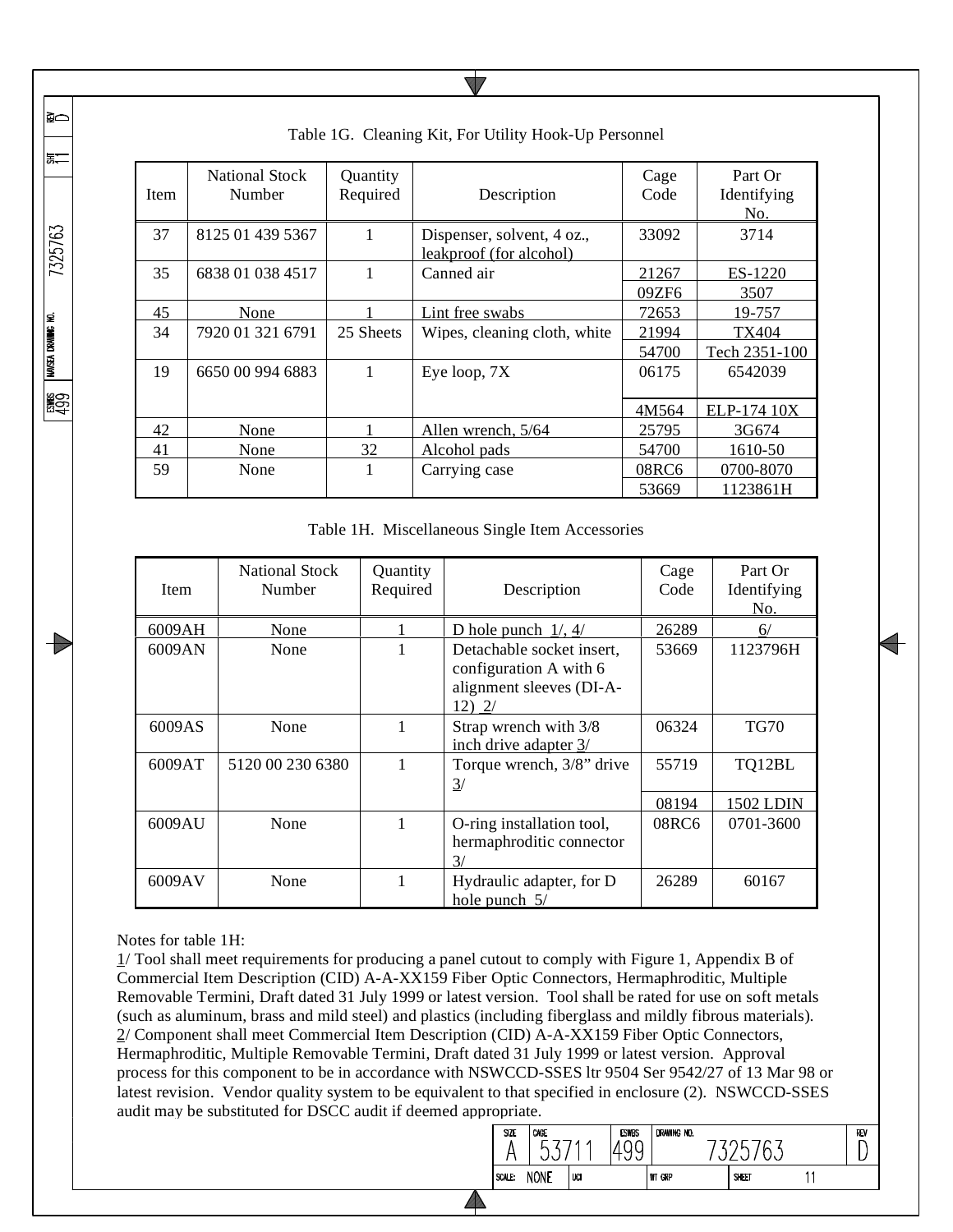3/ Items 6009AS, 6009AT, 6009AU are required for hermaphroditic cable plug strain relief assembly installation in addition to the following standard tools: 3/4 inch open end wrench, 1-3/8 inch open end wrench, 0.050 inch Allen wrench.

≩⇔

凯

7325763

NAVSEA DRAWING NO.

။<br>နူဌာ

4/ A 1-7/8 inch open end wrench is required to fasten the hermaphroditic receptacle into the interconnection box once the D hole is punched. Appropriate tools are required to place a 3/4 inch diameter pilot hole into the interconnection box prior to inserting the draw stud on the D hole punch. 5/ D hole punch is configured for "manual" punching of a D hole using a 1-1/4 inch socket wrench to tighten (draw) the punch to the die. As an alternative, a Greenlee hydraulic pump may be used with the hydraulic adapter.

 $6/$  Use the following description for specifying this D hole punch since it is not a standard item and the manufacturer does not assign it a part number: D hole punch, hole diameter (A dimension) 1.635 inch, flat (B dimension) 1.575 inch, manual drive (ball bearing drive nut), for use on mild steel with a thickness of 14 gauge (0.078 inch) or less, softer metals (aluminum and brass) with a thickness of 12 gauge (0.105 inch) or less and plastics (including fiberglass and mildly fibrous materials) with a thickness of 0.135 inch or less.

|      | <b>National Stock</b> | Quantity  |                                                                                                      | Cage  | Part Or         |
|------|-----------------------|-----------|------------------------------------------------------------------------------------------------------|-------|-----------------|
| Item | Number                | Required  | Description                                                                                          | Code  | Identifying No. |
| 29   | 8040 01 421 3510      | 6         | Epoxy, bi-pack, MIL-<br>A-24792                                                                      | 22835 | F112            |
|      |                       |           |                                                                                                      | 64959 | 105 489 355     |
| 30   | 5350 01 420 1454      | 25 Sheets | Polishing paper, 5<br>micron, aluminum<br>oxide, foam backed<br>sheet, $5.5 \times 5.5$ inch<br>min  | 64959 | 105 488 175     |
|      |                       |           |                                                                                                      | 41946 | 915-05-604      |
| 31   | 5350 01 376 9388      | 25 Sheets | Polishing paper, 1<br>micron, aluminum<br>oxide, mylar backed<br>sheet, $5.5 \times 5.5$ inch<br>min | 41946 | 915-01-301      |
|      |                       |           |                                                                                                      | 64959 | 105 076 798     |
| 32   | None                  | 3 Sheets  | Polishing paper, 1/10<br>micron, diamond,<br>mylar backed sheet,<br>$5.5 \times 5.5$ inch min        | 41946 | 903-0.1SP       |
| 33   | 5120 01 438 6563      | 12        | Syringe, w/twist-on<br>dispensing needle, 3<br>mL                                                    | 08RC6 | 0700-5100       |
|      |                       |           |                                                                                                      | 0HLY3 | TS3ML           |
| 34   | 7920 01 321 6791      | 25 Sheets | Wipes, cleaning<br>cloth, white                                                                      | 21994 | <b>TX404</b>    |
|      |                       |           |                                                                                                      | 54700 | Tech 2351-100   |

Table 1I. Consumable Kit for 100 ST Connectors or Termini

#### DRAWING NO. **SIZE** CAGE **ESWBS** REV  $5371'$ 7325763 1499 A  $\Box$ luar SCALE: NONE **WT GRP** SHEET  $12$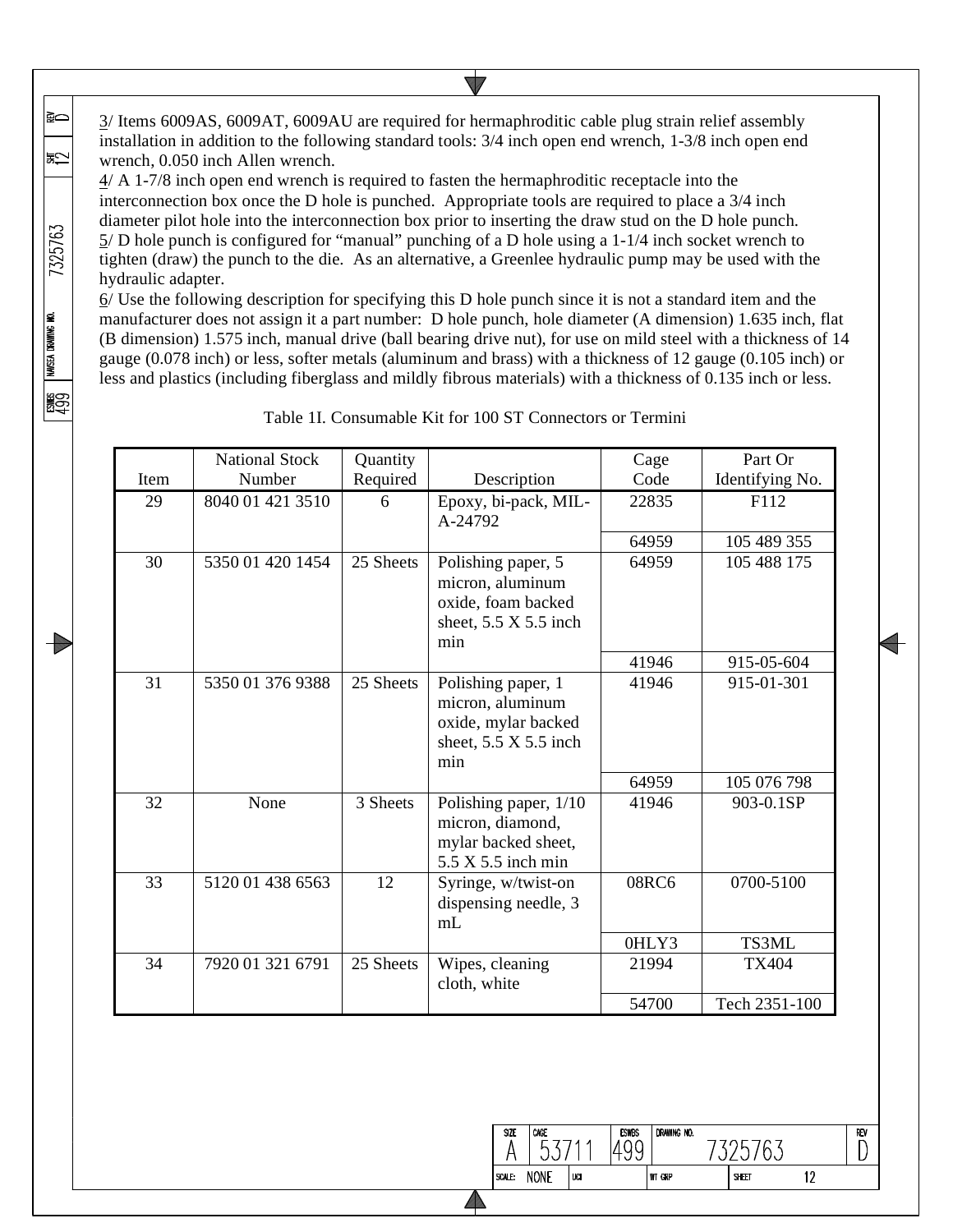∤≋చ

|≩⇔

# Table 1J. OLTS (Optical Loss Test Set) MQJ Kit 1/

 $\sqrt{}$ 

|                    | Item   | <b>National Stock</b> | Quantity | Description                                   | Cage  | Part Or         |
|--------------------|--------|-----------------------|----------|-----------------------------------------------|-------|-----------------|
|                    |        | Number                | Required |                                               | Code  | Identifying No. |
| 7325763            | 54     | None                  |          | Carrying case for<br>Loss Test Set MQJ Kit 2/ |       | 1123848H        |
|                    |        |                       |          |                                               |       |                 |
|                    | 6009AC | None                  |          | ST connector-to-                              | 53669 | 1123806H        |
|                    |        |                       |          | ST connector MQJ set                          | 08RC6 | KFO 10022       |
|                    | 6009AD | None                  |          | Hermaphroditic connector                      | 53669 | 1123808H        |
|                    |        |                       |          | MQJ set                                       |       |                 |
| NAVSEA DRAWING NO. | 6009AE | None                  |          | ST connector-to-termini                       | 53669 | 1123797H        |
|                    |        |                       |          | MQJ set                                       | 08RC6 | KFO 10023       |
| 鰐                  |        |                       |          |                                               |       |                 |

Notes for table 1J:

1/ OLTS MQJ Kit (item 6009BX) is comprised of items 6009AC, 6009AD and 6009AE and the carrying case (item 54).

 $2/$  Soft, padded carrying case with strap is to be provided as part of this kit is one in which all components are protected during transportation/storage. Carrying case is to be compact and light weight.

| <b>Stock</b> | Quantity | Description |  |
|--------------|----------|-------------|--|
| ۵r           | Required |             |  |

Table 1K. OTDR MQJ Kit  $1/$ 

| Item   | <b>National Stock</b><br>Number | Quantity<br>Required | Description                                                                                                    | Cage<br>Code   | Part Or<br>Identifying No. |
|--------|---------------------------------|----------------------|----------------------------------------------------------------------------------------------------------------|----------------|----------------------------|
| 64     | None                            |                      | Carrying case for<br>OTDR MQJ Kit 2/                                                                           | 53669          | 1123848H                   |
| 6009BN | None                            |                      | MQJ, ST connector-to-<br>socket termini, 50 meter                                                              | 53669<br>08RC6 | 1123851H<br>6877804-04SM   |
| 6009BP | None                            |                      | length, single mode $\frac{3}{2}$<br>MQJ, ST connector-to-pin<br>termini, 50 meter length,<br>single mode $4/$ | 53669<br>08RC6 | 1123852H<br>6877804-03SM   |
| 6009BR | None                            | $\overline{2}$       | MQJ, ST connector-to-ST<br>connector, 50 meter length,<br>single mode $\frac{5}{2}$                            | 53669<br>08RC6 | 1123853H<br>6877804-01SM   |
| 69     | None                            | $\overline{4}$       | Mandrel, $6.4 \text{ mm}$ $(0.25 \text{ in})$<br>diameter, $15.2$ cm $(6 \text{ in})$<br>long minimum          | 53669          | 1123849H                   |
| 6009BS | None                            | $\mathbf{1}$         | MQJ, hermaphroditic<br>cable plug-to-ST<br>connectors, 50 meter<br>length, single mode $6/$                    | 53669          | 1123854H                   |
| 6009BT | None                            | 6                    | Index Matching Material,<br>Fiber Optic, one part                                                              | 98354<br>64959 | OC-432/1 cc<br>107 428 948 |

| SIZE   | CAGE        |      | <b>ESWBS</b> | DRAWING NO.   |       |     |  |
|--------|-------------|------|--------------|---------------|-------|-----|--|
| SCALE: | <b>NONE</b> | luci |              | <b>WT GRP</b> | SHEET | ں ו |  |

 $RIV$  $\mathsf D$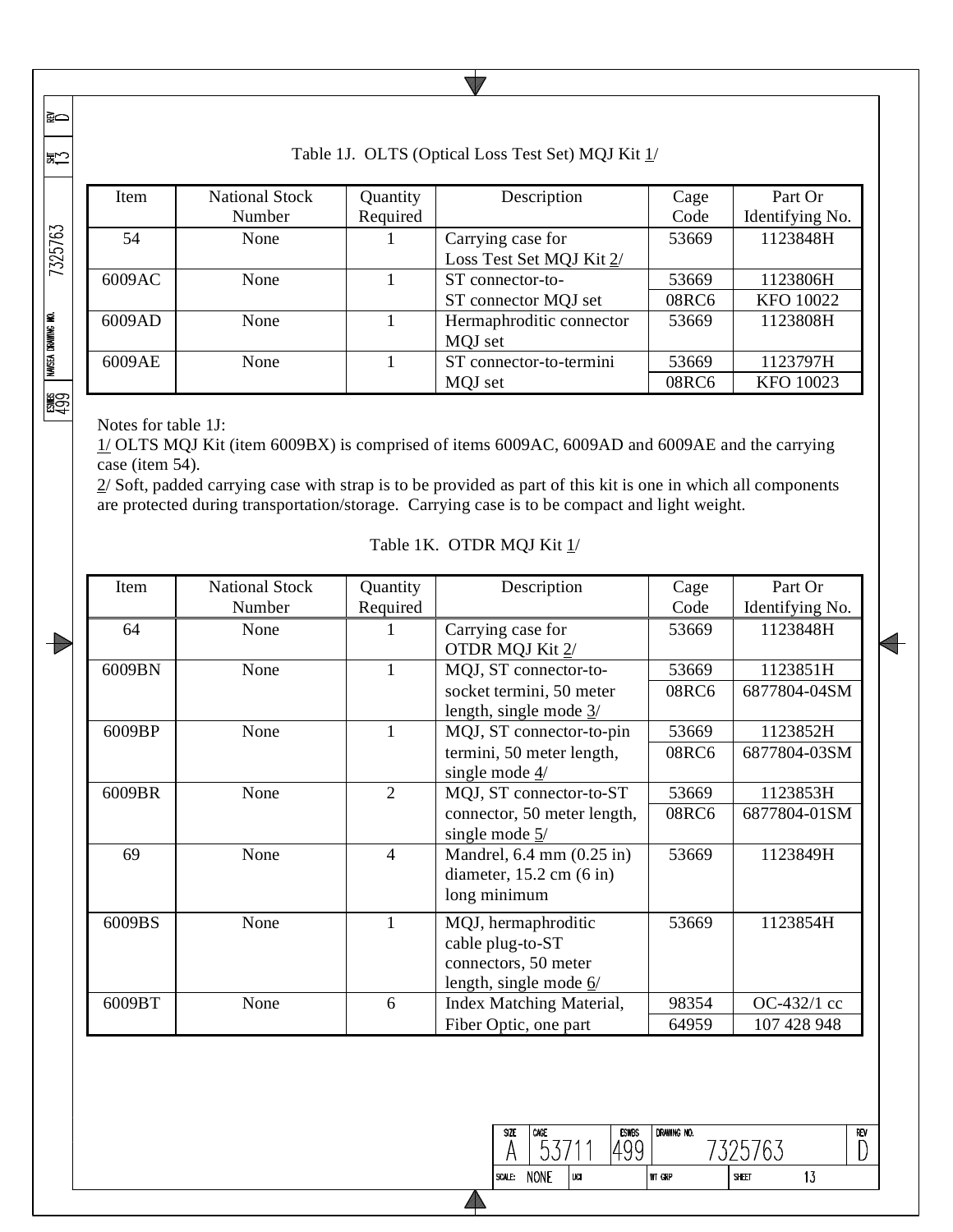| Table 1K. OTDR MQJ Kit (Continued) 1/ |                          |                      |                                       |              |                            |  |  |  |
|---------------------------------------|--------------------------|----------------------|---------------------------------------|--------------|----------------------------|--|--|--|
| <b>Item</b>                           | National<br><b>Stock</b> | Quantity<br>Required | Description                           | Cage<br>Code | Part Or<br>Identifying No. |  |  |  |
|                                       | Number                   |                      |                                       |              |                            |  |  |  |
| 6009CF                                | None                     |                      | MQJ, ST connector-to-socket           | 53669        | 4567775-2H                 |  |  |  |
|                                       |                          |                      | termini, 50 m length, multimode $7/$  | 08RC6        | 6877804-04                 |  |  |  |
| 6009CG                                | None                     |                      | MQJ, ST connector-to-pin termini,     | 53669        | 4567775-1H                 |  |  |  |
|                                       |                          |                      | 50 meter length, multimode 8/         | 08RC6        | 6877804-03                 |  |  |  |
| 6009CH                                | None                     |                      | MQJ, ST connector-to-ST               | 53669        | 4567773-1H                 |  |  |  |
|                                       |                          |                      | connector 50 m length, multimode $9/$ | 08RC6        | 6877804-01                 |  |  |  |

Notes for table 1K:

**R**o

当

7325763

**NAVSEA DRAWING NO.** 

**ESS** 

Đ

1/ OTDR MQJ Kit (item 6009BY) consists of items 6009BN, 6009BP, 6009BR and 6009BS with accessory items 69, 6009BT and the carrying case (item 64).

2/ Soft, padded carrying case with strap is to be provided as part of this kit is one in which all components are protected during transportation/storage. Carrying case is to be compact and light weight.

3/ MQJ shall meet NAVSEA Drawing 6877804 Jumpers, Test Equipment, Fiber Optic; Item number 4SM. MQJ shall be tested to and shall meet performance requirements of MIL-STD-2042, Method 6F1.

Reflectance (returned optical power at one connection interface) shall be in the range between -30 dB to – 40 dB at each interface when tested in accordance with MIL-STD-2042, Method 7J1-2. This reflectance requirement is applicable at the interfaces for both the ST connector and the terminus.

4/ MQJ shall meet NAVSEA Drawing 6877804 Jumpers, Test Equipment, Fiber Optic; Item number 3SM. MQJ shall be tested to and shall meet performance requirements of MIL-STD-2042, Method 6F1.

Reflectance (returned optical power at one connection interface) shall be in the range between -30 dB to – 40 dB at each interface when tested in accordance with MIL-STD-2042, Method 7J1-2. This reflectance requirement is applicable at the interfaces for both the ST connector and the terminus.

5/ MQJ shall meet NAVSEA Drawing 6877804 Jumpers, Test Equipment, Fiber Optic; Item number 1SM. MQJ shall be tested to and shall meet performance requirements of MIL-STD-2042, Method 6F1.

Reflectance (returned optical power at one connection interface) shall be in the range between -30 dB to – 40 dB at each interface when tested in accordance with MIL-STD-2042, Method 7J1-2. This reflectance requirement is applicable at the interfaces for both ST connectors.

6/ MQJ shall be tested to and shall meet performance requirements of MIL-STD-2042, Method 7F1. Reflectance (returned optical power at one connection interface) shall be in the range between -30 dB to – 40 dB at each interface when tested in accordance with MIL-STD-2042, Method 7J1-2. This reflectance requirement is applicable at the interfaces for both the ST connector and the hermaphroditic cable plug. Components used to construct the MQJ shall conform to notes 1, 2, 3, 5 and 8 for table 1E. Labeling shall conform to note 10 for table 1E as applicable for this NAVSEA Drawing number (7325763-6009BS). 7/ MQJ is to meet NAVSEA Drawing 6877804 Jumpers, test Equipment, Fiber Optic; Item number 4. MQJ shall be tested to and shall meet performance requirements of MIL-STD-2042, Method 6F1. 8/ MQJ is to meet NAVSEA Drawing 6877804 Jumpers, test Equipment, Fiber Optic; Item number 3. MQJ shall be tested to and shall meet performance requirements of MIL-STD-2042, Method 6F1. 9/ MQJ is to meet NAVSEA Drawing 6877804 Jumpers, test Equipment, Fiber Optic; Item number 1. MQJ shall be tested to and shall meet performance requirements of MIL-STD-2042, Method 6F1.

| SIZE   | CAGE        |     | <b>ESWBS</b> | DRAWING NO. |       |   | REV |
|--------|-------------|-----|--------------|-------------|-------|---|-----|
| SCALE: | <b>NONE</b> | UCI |              | WT GRP      | SHEET | Д |     |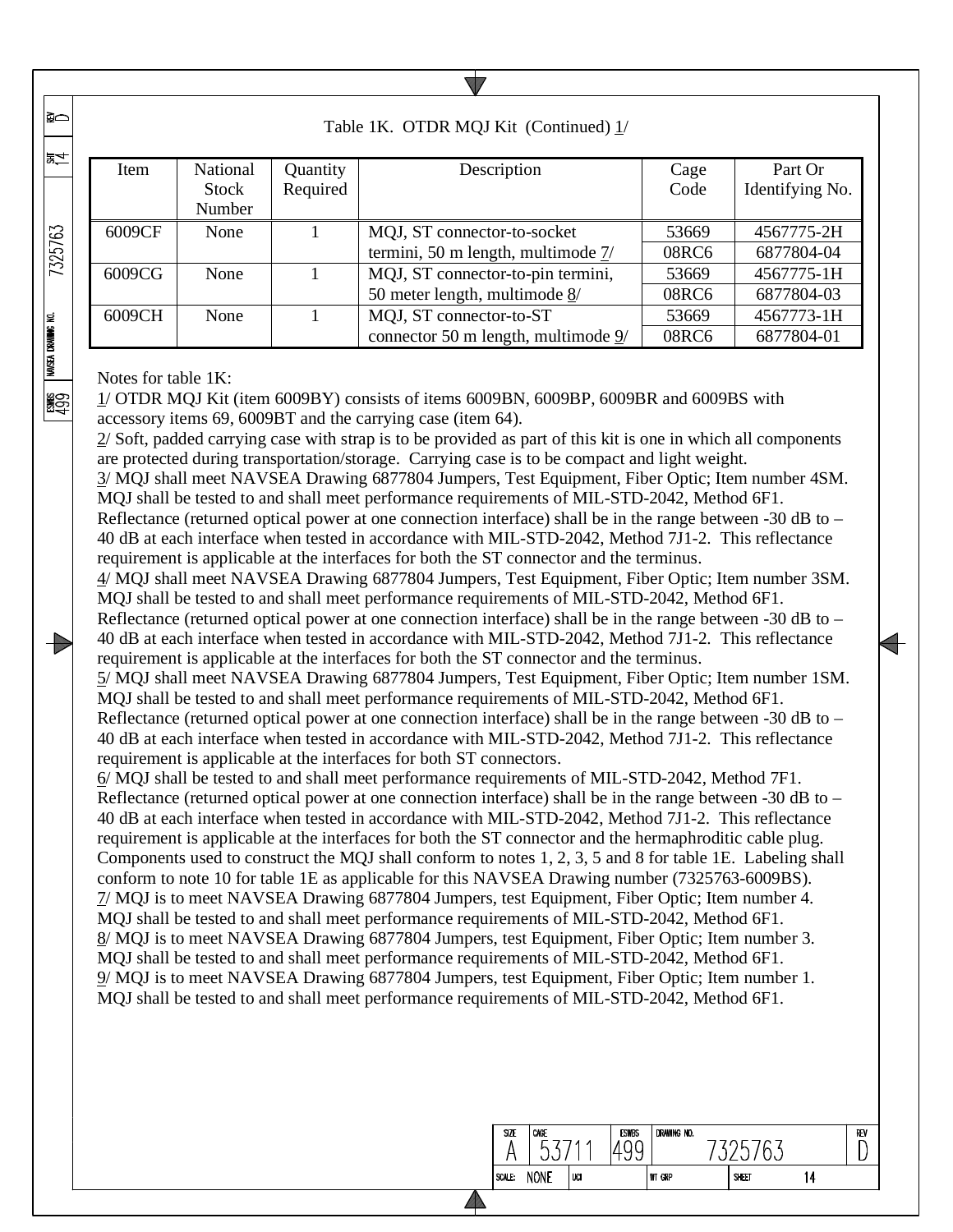|≩⇔ l돐

1999

 $\Rightarrow$ 

| ।ऊ≑∠               |                            |                       |          |                           |       |                 |
|--------------------|----------------------------|-----------------------|----------|---------------------------|-------|-----------------|
|                    | Item                       | <b>National Stock</b> | Quantity | Description               | Cage  | Part Or         |
|                    |                            | Number                | Required |                           | Code  | Identifying No. |
| 7325763            | 6009AF<br>None             |                       |          | Cleaning Kit, for Utility | 53669 | 1123859H        |
|                    |                            |                       |          | Hook-Up Personnel         | 08RC6 | 4000-1030       |
|                    | 6009BX                     | None                  |          | OLTS MOJ Kit 2/           | 53669 | 1123847H        |
| NAVSEA DRAWING NO. | 6009BY                     | None                  |          | <b>OTDR MQJ Kit</b><br>3/ | 53669 | 1123860H        |
|                    | Notes for table $11 \cdot$ |                       |          |                           |       |                 |

Notes for table 1L:

1/ Item number 6009BM (MQJ Combo Kit) is comprised of the items listed in table 1L.

2/ OLTS MQJ Kit is comprised of items in table 1J.

 $3/$  OTDR MQJ Kit is comprised of items in table 1K.

|                 | Table 1L MQJ Combo Kit 1/ |
|-----------------|---------------------------|
| <b>Ouantity</b> | Description               |

 $\blacktriangledown$ 

| <b>SIZE</b> | CAGE<br>∽   | л   | <b>ESWBS</b><br>ᅩ<br>$\check{ }$<br>ັ | DRAWING NO.   |       |         | REV |
|-------------|-------------|-----|---------------------------------------|---------------|-------|---------|-----|
| SCALE:      | <b>NONE</b> | UCI |                                       | <b>WT GRP</b> | SHEET | ۰.<br>u |     |
|             |             |     |                                       |               |       |         |     |

 $\overline{\phantom{a}}$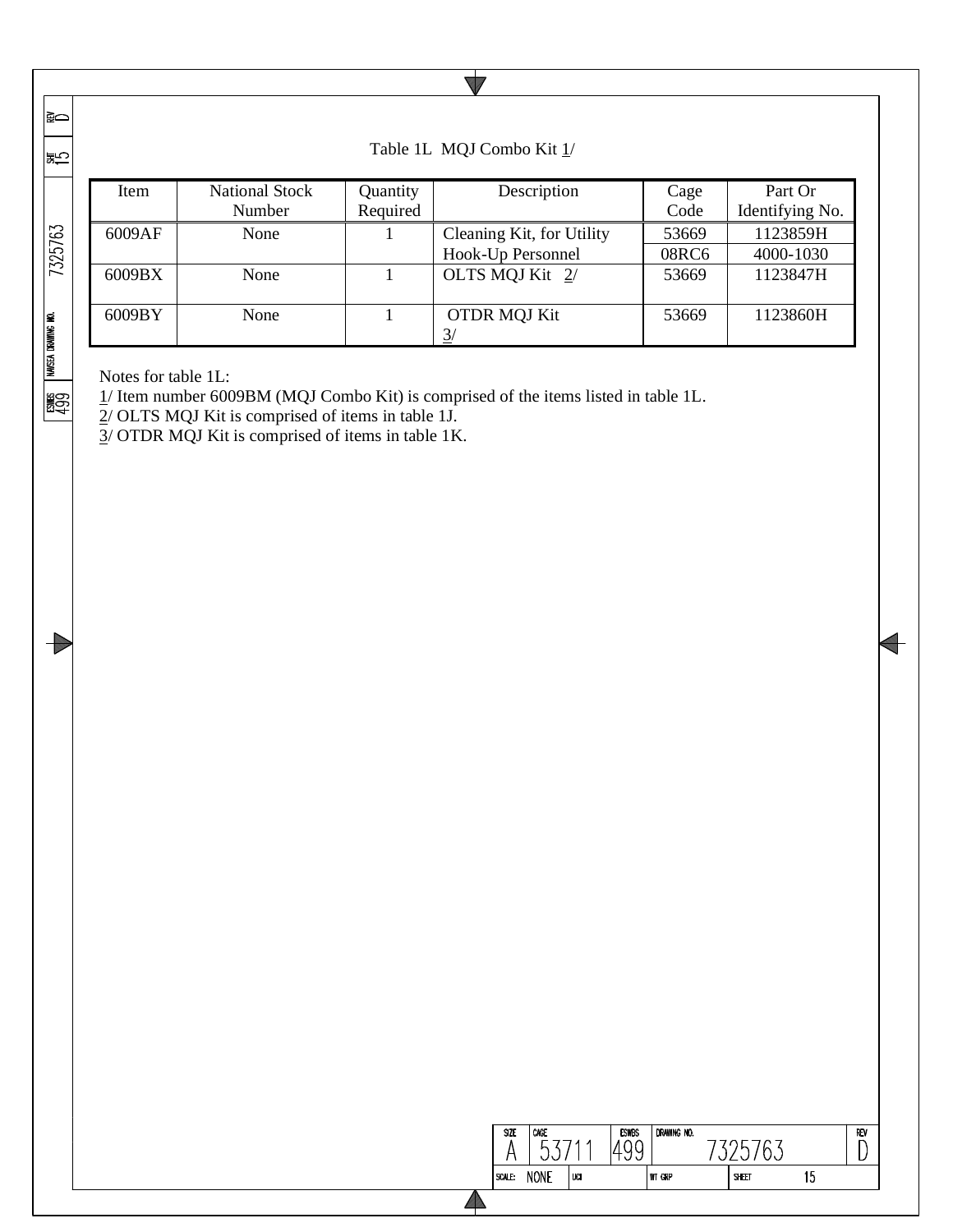| <b>Item</b> | <b>Vendor Name</b>          | <b>Part Number</b> | <b>Vendor Address</b>     | <b>Vendor Phone/FAX</b> |
|-------------|-----------------------------|--------------------|---------------------------|-------------------------|
| 6009AA      | KitCo Fiber Optics, Inc.    | 4000-1010          | 5269 Cleveland St.        | (888) 548-2636          |
|             |                             |                    | Virginia Beach VA 23462   | $(757) 518 - 0529$      |
| 6009AB      | KitCo Fiber Optics, Inc.    | 4000-1020          | 5269 Cleveland St.        | (888) 548-2636          |
|             |                             |                    | Virginia Beach VA 23462   | $(757) 518 - 0529$      |
| 6009AC      | Packard Hughes Interconnect | 1123806H           | 17150 Von Karman Ave.     | (949) 660-5704          |
|             |                             |                    | Irvine, CA 19685          | $(949)$ 660-6981        |
|             | KitCo Fiber Optics, Inc.    | KFO 10022          | 5269 Cleveland St.        | (888) 548-2636          |
|             |                             |                    |                           |                         |
|             |                             |                    | Virginia Beach VA 23462   | $(757) 518 - 0529$      |
| 6009AD      | Packard Hughes Interconnect | 1123808H           | 17150 Von Karman Ave.     | (949) 660-5704          |
|             |                             |                    | Irvine, CA 19685          | $(949)$ 660-6981        |
| 6009AE      | Packard Hughes Interconnect | 1123797H           | 17150 Von Karman Ave.     | $(949)$ 660-5704        |
|             |                             |                    | Irvine, CA 19685          | $(949)$ 660-6981        |
|             | KitCo Fiber Optics, Inc.    | KFO 10023          | 5269 Cleveland St.        | (888) 548-2636          |
|             |                             |                    | Virginia Beach VA 23462   | $(757) 518 - 0529$      |
| 6009AF      | KitCo Fiber Optics, Inc.    | 4000-1030          | 5269 Cleveland St.        | $(888)$ 548-2636        |
|             |                             |                    | Virginia Beach VA 23462   | $(757) 518 - 0529$      |
| 6009AG      | KitCo Fiber Optics, Inc.    | 4000-1050          | 5269 Cleveland St.        | (888) 548-2636          |
|             |                             |                    | Virginia Beach VA 23462   | $(757) 518 - 0529$      |
| 6009AH      | Greenlee Textron Inc.       | 50756737           | 4455 Boeing Dr.           | $(815)$ 397-7070        |
|             |                             |                    | Rockford, IL 61109        | $(815)$ 397-1865        |
| 6009AJ      | Packard Hughes Interconnect | 1123792H           | 17150 Von Karman Ave.     | $(949)$ 660-5704        |
|             |                             |                    | Irvine, CA 19685          | $(949)$ 660-6981        |
|             | KitCo Fiber Optics, Inc.    | KFO 100024         | 5269 Cleveland St.        | (888) 548-2636          |
|             |                             |                    | Virginia Beach VA 23462   | $(757) 518 - 0529$      |
| 6009AK      | Packard Hughes Interconnect | 1123793H           | 17150 Von Karman Ave.     | (949) 660-5704          |
|             |                             |                    | Irvine, CA 19685          |                         |
|             |                             |                    | 5269 Cleveland St.        | $(949)$ 660-6981        |
|             | KitCo Fiber Optics, Inc.    | KFO 100025         |                           | (888) 548-2636          |
|             |                             |                    | Virginia Beach VA 23462   | $(757) 518 - 0529$      |
| 6009AL      | Packard Hughes Interconnect | 1123794H           | 17150 Von Karman Ave.     | (949) 660-5704          |
|             |                             |                    | Irvine, CA 19685          | $(949)$ 660-6981        |
|             | KitCo Fiber Optics, Inc.    | KFO 100026         | 5269 Cleveland St.        | (888) 548-2636          |
|             |                             |                    | Virginia Beach VA 23462   | $(757) 518 - 0529$      |
| 6009AM      | Packard Hughes Interconnect | 1123795H           | 17150 Von Karman Ave.     | $(949)$ 660-5704        |
|             |                             |                    | Irvine, CA 19685          | $(949)$ 660-6981        |
|             | KitCo Fiber Optics, Inc.    | KFO 100027         | 5269 Cleveland St.        | $(888) 548 - 2636$      |
|             |                             |                    | Virginia Beach VA 23462   | $(757) 518 - 0529$      |
| 6009AN      | Packard Hughes Interconnect | 1123796H           | 17150 Von Karman Ave.     | (949) 660-5704          |
|             |                             |                    | Irvine, CA 19685          | $(949)$ 660-6981        |
| 6009AP      | Packard Hughes Interconnect | 4568515H           | 17150 Von Karman Ave.     | (949) 660-5704          |
|             |                             |                    | Irvine, CA 19685          | $(949)$ 660-6981        |
| 6009AQ      | Packard Hughes Interconnect | 1123807H           | 17150 Von Karman Ave.     | (949) 660-5704          |
|             |                             |                    | Irvine, CA 19685          | $(949)$ 660-6981        |
|             |                             | 4568516H           | 17150 Von Karman Ave.     | (949) 660-5704          |
| 6009AR      | Packard Hughes Interconnect |                    |                           |                         |
|             |                             |                    | Irvine, CA 19685          | $(949)$ 660-6981        |
| 6009AS      | Glenair, Inc.               | TG70               | 1211 Air Way              | $(818)$ 247-6000        |
| 6009AT      |                             |                    | Glendale, CA 91201-2497   | $(818) 500 - 9912$      |
|             | Snap-On Tool Company        | TQ12BL             | 2801 80 <sup>th</sup> St. | $(414)$ 656-4794        |
|             |                             |                    | Kenosha, WI 53143-5651    | $(414)$ 656-5500        |
|             | Consolidated Devices, Inc.  | 1502 LDIN          | 19220 San Jose Ave.       | $(626)$ 965-0668        |
|             |                             |                    | Rowland Heights, CA 91748 | $(626)$ 965-2410        |
| 6009AU      | KitCo Fiber Optics, Inc.    | 0701-3600          | 5269 Cleveland St.        | (888) 548-2636          |
|             |                             |                    | Virginia Beach VA 23462   | $(757) 518 - 0529$      |
| 6009AV      | Greenlee Textron Inc.       | 60167              | 4455 Boeing Dr.           | (815) 397-7070          |
|             |                             |                    | Rockford, IL 61109        | $(815)$ 397-1865        |
| 6009AX      | Packard Hughes Interconnect | 1123804H           | 17150 Von Karman Ave.     | $(949)$ 660-5704        |
|             |                             |                    | Irvine, CA 19685          | $(949)$ 660-6981        |
|             | KitCo Fiber Optics, Inc.    | <b>KFO 10028</b>   | 5269 Cleveland St.        | (888) 548-2636          |
|             |                             |                    | Virginia Beach VA 23462   |                         |
|             |                             |                    |                           | $(757) 518 - 0529$      |

# Table 2. Termination Kit, Optical Test Kit, Measurement Quality Jumpers (MQJ) Sets & Accessories<br>Recommended Sources Of Supply

 $\overline{\P}$ 



 $\overline{\phantom{0}}$ 

 $\overline{\mathbb{D}}$ 

7325763

|≩⇔

|≋⊖

esnes || wasea drawing no.<br>499

 $\rightarrow$